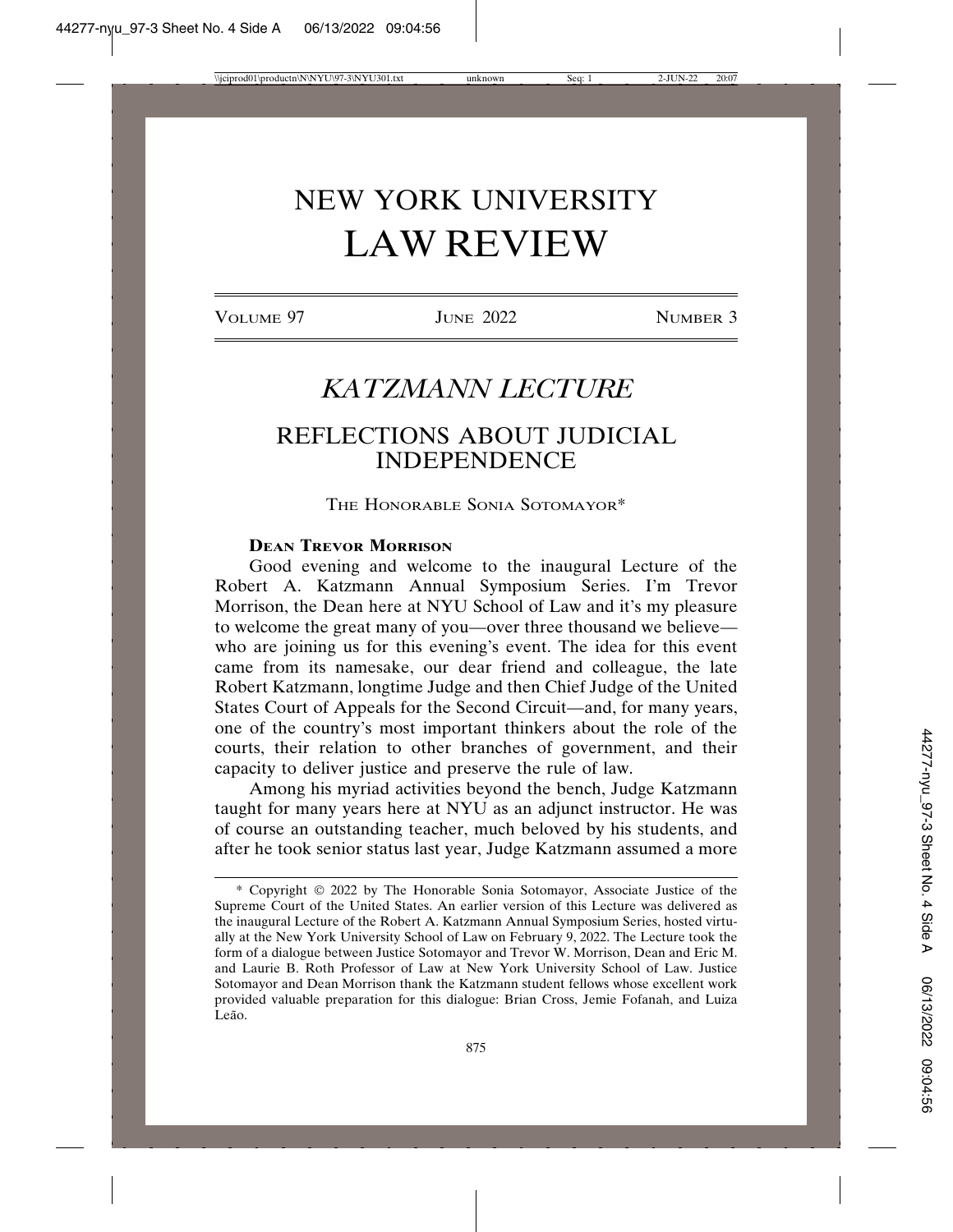substantial role at NYU. We envisioned it as involving even more teaching, as well as leading a number of other initiatives outside the classroom. And one of those initiatives was his idea to establish a new annual lecture here at NYU Law, featuring legal jurists, public servants, legal academics, and others who on an annual basis would address pressing issues in law and policy, especially as they relate to the broad topic of the rule of law.

The idea was to make the lecture a key fixture in the intellectual life of the NYU Law community and the legal community more broadly; we were terribly excited about it. But Judge Katzmann wanted more than simply an annual lecture—his vision included study groups, which would dig deeply into the ideas advanced by each year's lecture, and then think about concrete policies and other reforms that could be proposed on the issues discussed. And his vision included a student fellows program, which would involve current NYU Law students in these activities.

In many ways, the inspiration for all of this was the Marden Lecture that Judge Katzmann himself delivered at the New York Bar back in 2007. That lecture was entitled "The Legal Profession and the Unmet Needs of the Immigrant Poor."1 In the lecture, Judge Katzmann put a spotlight on the lack of legal representation in many immigration cases in the federal courts and on the consequences of that lack of representation. After he delivered the lecture, a study group was convened to examine the issue more deeply and to suggest solutions. The ultimate result, thanks to the hard work of many and the generosity of some key funders, was the creation in 2014 of the Immigrant Justice Corps, which now provides legal representation to people in immigration cases within the Second Circuit.2 Their work, which is directly traceable to Judge Katzmann's vision, has had an immense impact and is inspiring similar initiatives across the country.

Judge Katzmann's idea was to replicate that model here at NYU with an annual lecture, study groups, plus the innovation of student fellows, all leading to impact. It was a brilliant idea, and we were thrilled that he would implement and lead this initiative here at NYU. But then, tragically, Judge Katzmann passed away in June of last year.

<sup>1</sup> Robert A. Katzmann, Judge, U.S. Ct. of Appeals for the Second Cir., The Legal Profession and the Unmet Needs of the Immigrant Poor, The Orison S. Marden Lecture of the Association of the Bar of the City of New York (Feb. 28, 2007), https:// www.nycbar.org/pdf/report/marden9.pdf [https://perma.cc/V2BC-BDBG].

<sup>2</sup> *See About IJC*, IMMIGRANT JUST. CORPS, https://justicecorps.org/about [https:// perma.cc/5WGU-C82W] (describing the story of the organization and tracing its origin to a lecture given by Judge Katzmann, which in turn inspired studies on the issue of immigrant representation and led to the establishment of the Corps toward this goal).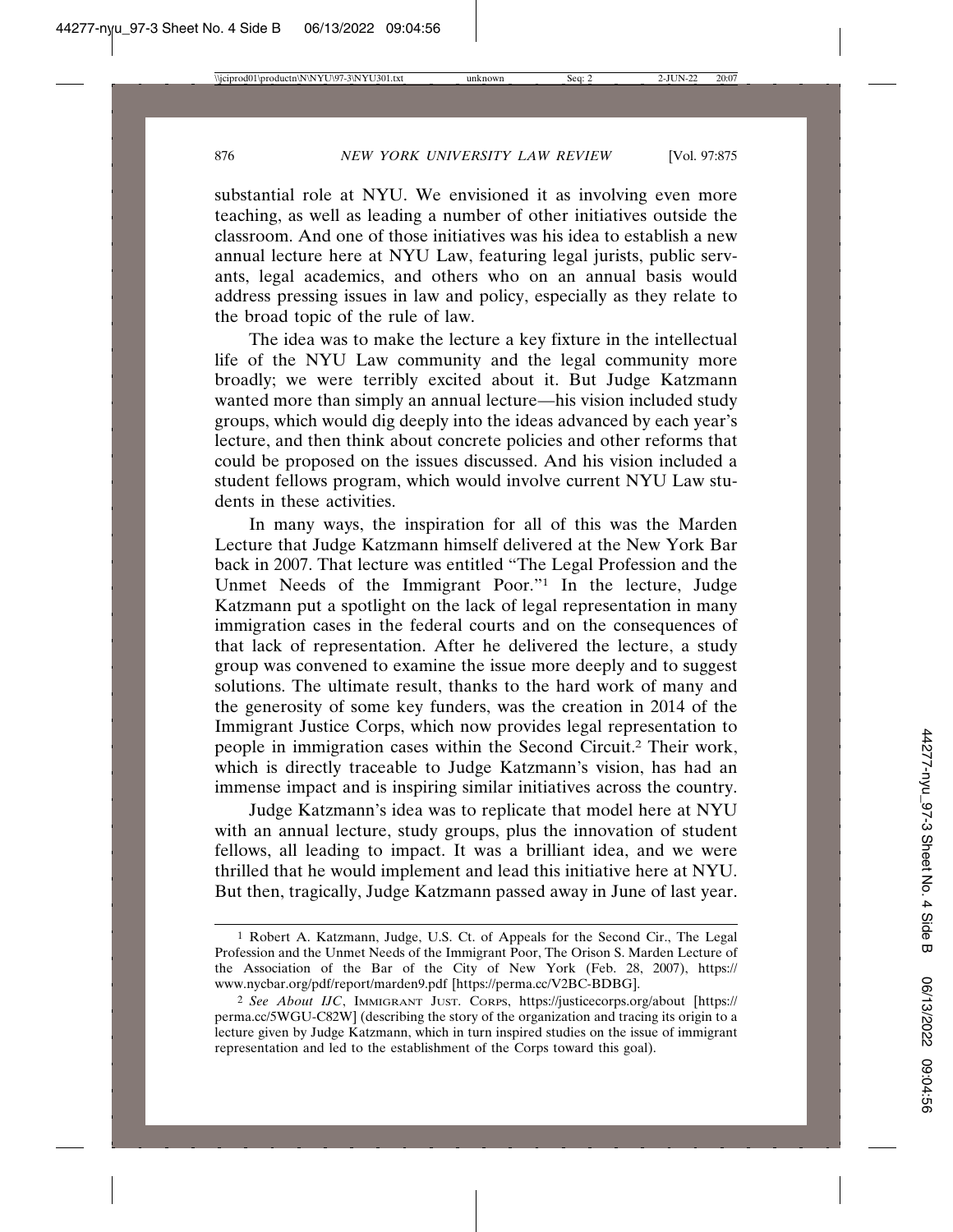This, of course, was an immense loss for everyone who knew him, and also for the law and the country more broadly. One dimension of the loss is that we were deprived of the opportunity to continue to learn from Judge Katzmann in his capacity as convener of this new lecture series and its associated activities. Instead, we have resolved to push forward with his idea and to do it in his name and his honor.

In doing so, we are extremely grateful for the support and engagement of many people, including especially Judge Katzmann's widow, Jennifer Callahan, his brother, Judge Gary Katzmann, and the rest of the Katzmann family along with many dozen former clerks of Judge Katzmann who have agreed to serve on Program Committees for this initiative and also on a Mentors Committee to support the NYU Law Katzmann student fellows we will select on an annual basis. And speaking of the student fellows, we are grateful to them for the excellent work they have done to help us prepare for tonight's event. Let me name those student fellows—the first class of NYU Law Katzmann Fellows are Sasha Boutilier, Brian Cross, Jemie Fofanah, and Luiza Leão. They've done outstanding work. Finally, and certainly but not least, we are grateful to the donor supporters, all admirers of Judge Katzmann who have thrown their support behind this initiative to create an endowment that is sufficient to support the annual Katzmann Lecture as well as all the related activities, study groups, student fellows, and the like that will make up what we will call the Katzmann Symposium.

With that, I am honored to welcome to NYU Law our inaugural Katzmann Lecturer, Justice Sonia Sotomayor. Justice Sotomayor needs no introduction to any audience—she is a hero to millions in this country and around the world and is a singularly powerful voice on today's Supreme Court. What some in our audience tonight may not know, though, is that she was also for decades a very close colleague and friend of Judge Katzmann's. In fact, it was his idea to invite her to be our inaugural lecturer and I know he would be so pleased to see her here with us tonight. Justice Sotomayor, welcome.

# **JUSTICE SONIA SOTOMAYOR**

Hello everyone. I'm so delighted to be here. I'm obviously sad that my brother Bob Katzmann is not physically here, but I know he's watching from above.<sup>3</sup> I have to tell you, as I prepared for today's talk, I kept thinking of all of the conversations I would have had with Bob in preparing this talk if he were still with us, but I know that I, as

<sup>3</sup> *See* SONIA SOTOMAYOR, MY BELOVED WORLD 307 (2013) ("I have three brothers: my birth brother, [John S. Siffert], and Robert A. Katzmann.").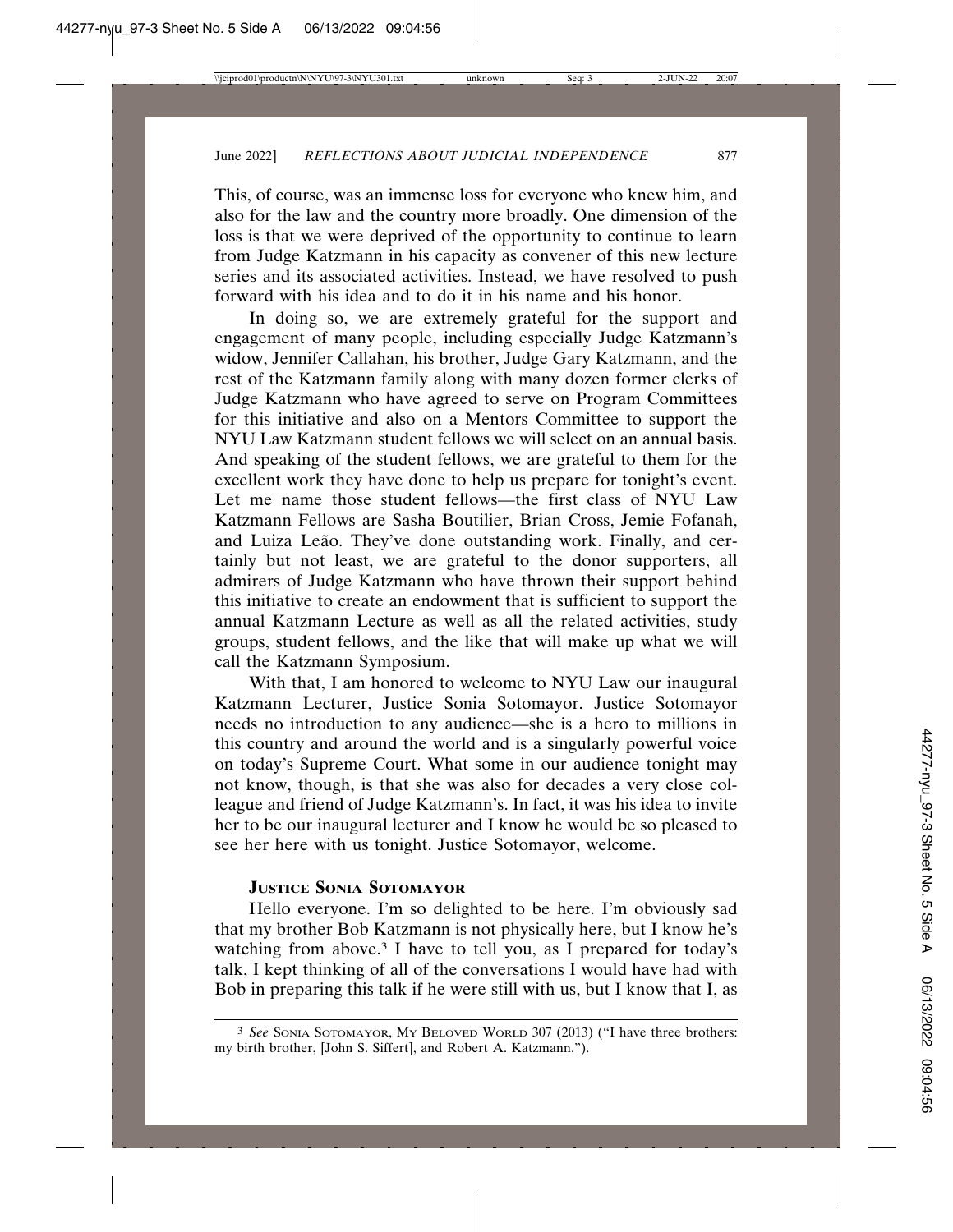well as so many others, were so deeply touched by him during our lives and I hope some of his concerns will be reflected in my thoughts.

# **DEAN MORRISON**

Thank you, we do all miss him tonight, but it's a good occasion to remember him and to be inspired by his vision; to carry it forward. And part of doing that is in our theme for our conversation tonight which, instead of a formal lecture, we will have a conversation, the Justice and I—and that theme is judicial independence. This topic was chosen by Judge Katzmann himself, and so in seeking to carry his vision forward, we are sticking with the topic that he chose for the inaugural event. It is of course an immensely important topic and a complicated one, and I look forward to hearing, Justice, your thoughts on it this evening. So why don't we begin?

We could start by trying to define judicial independence. It is not necessarily self-defining.4 Judge Katzmann himself once described judicial independence as having at least two forms or dimensions, something he called "decisional independence," which refers to the ability of individual judges to rule on cases without fear of retaliation, and then secondly, "institutional independence," which has to do more with the freedom of the judiciary as a whole from pressures, or undue pressures, from other branches of government.5 Do you see it that way, Justice, or how would you define judicial independence?

# **JUSTICE SOTOMAYOR**

Trevor, as you noted, few in their lives have been more devoted to or more a careful student of the judiciary as an institution than my brother Bob Katzmann. I would be foolish indeed to question his thoughts, so I don't. I fully adopt Bob's two-part matrix for structuring our talk about judicial independence. And this is a lecture, so I'm going to be teaching in the process, but also expressing my thoughts.

So for the general public, they don't realize that the Constitution does deal with judicial independence in its own ways, particularly decisional independence, by giving Article III federal judges lifetime appointments. Our salaries can't be reduced during our tenure and the Constitution provides that we can't be removed from office—only by impeachment and conviction for bribery, treason, and other high

<sup>4</sup> *See generally* JUDICIAL INDEPENDENCE AT THE CROSSROADS: AN INTERDISCIPLI-NARY APPROACH (Stephen B. Burbank & Barry Friedman eds., 2002) (compiling different perspectives on the meaning of judicial independence).

 $\overline{5}$  Robert A. Katzmann, Chief Judge, U.S. Ct. of Appeals for the Second Cir., The Role of the Judiciary in a Democracy, Remarks at the City University of New York Graduate Center's Series on the Promise and Perils of Democracy, at 14:04 (May 7, 2019), https:// www.youtube.com/watch?v=fn2aM9zgADs [https://perma.cc/MLQ6-C4EY].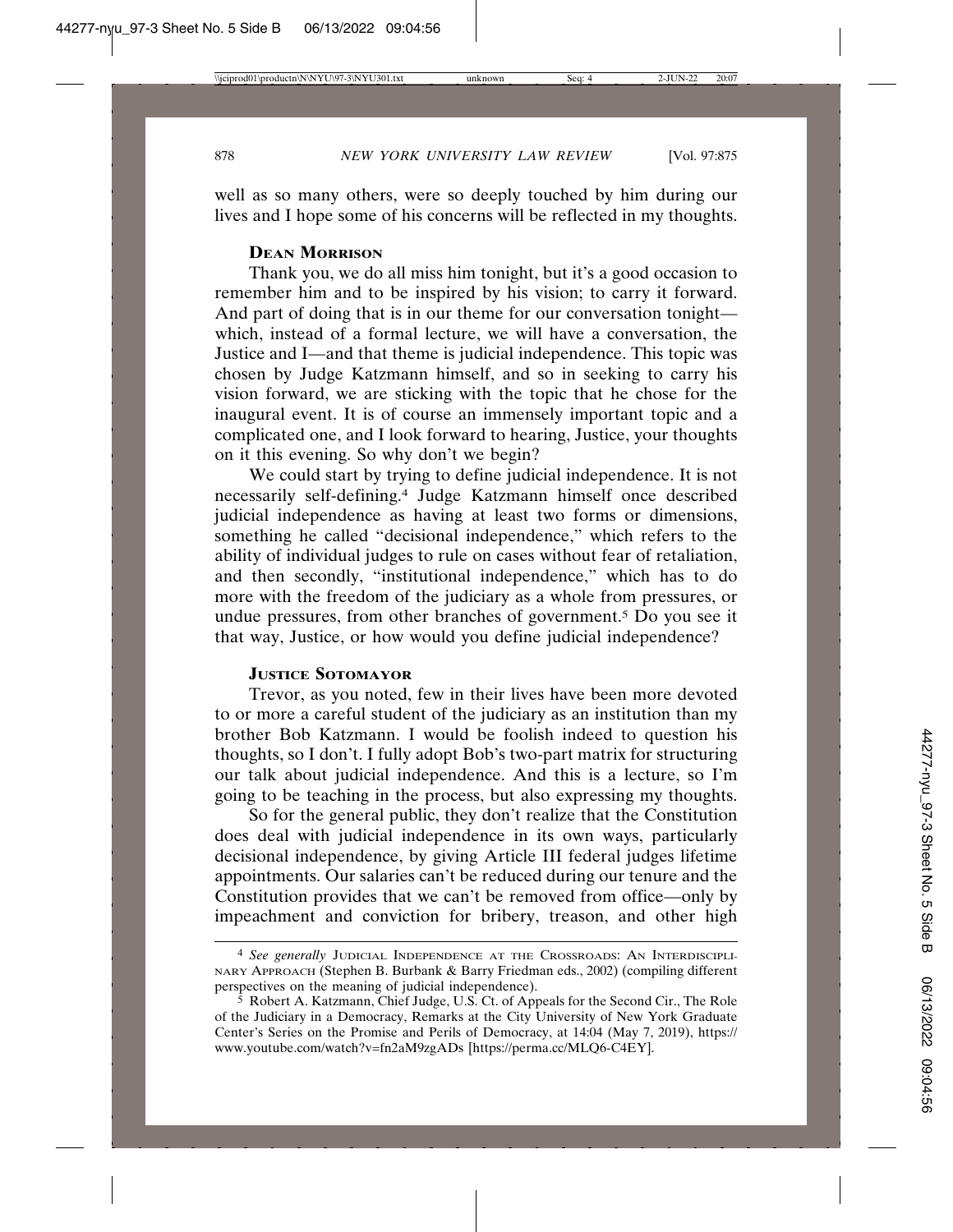crimes and misdemeanors by a two-thirds Senate majority.6 Those are powerful protections for individual decisionmaking. Additionally, however, there are judicial codes of ethics which help reduce decisional pressures by requiring judges to recuse themselves from cases involving family members, from matters they previously handled as lawyers, or from matters involving entities in which they have a financial interest.7 So one can imagine the kind of pressures that would exist if, in making decisions, you were dealing with people you know, or if you're financially indebted to one of them.

These explicit constitutional provisions and judicial conduct codes directly support structural decisional independence and create a legal doctrine for independence. But, alone, they're not enough. To protect the second form of judicial independence, institutional independence from the other branches of government, we need something else. Although judges' salaries cannot be reduced during their tenure, there is no explicit constitutional provision that sets or protects the court's budget. That is left entirely to Congress and the Executive in the budget-making process and it doesn't take much for people to understand that it could be a big threat against any entity. Similarly, no explicit constitutional provision prevents Congress from depriving the courts of jurisdiction to hear certain kinds of cases. No constitutional provision explicitly obligates the other two branches of government to follow the courts' decisions, nor does the Constitution protect judges from political influence in their selection. To the contrary, everybody knows that federal judges are appointed by the President and confirmed by the Senate.8

<sup>6</sup> U.S. CONST. art. III, § 1 ("The Judges, both of the supreme and inferior Courts, shall hold their Offices during good Behaviour, and shall, at stated Times, receive for their Services, a Compensation, which shall not be diminished during their Continuance in Office."); *id.* art. I, § 3, cl. 6 (setting forth the Senate power to try impeachments by a twothirds majority); *see also* Nixon v. United States, 506 U.S. 224, 235 (1993) ("In our constitutional system, impeachment was designed to be the *only* check on the Judicial Branch by the Legislature.").

<sup>7</sup> *See* 2A GUIDE TO JUDICIARY POLICY ch. 2 (JUD. CONF. OF THE U.S. 2019), https:// www.uscourts.gov/sites/default/files/

code\_of\_conduct\_for\_united\_states\_judges\_effective\_march\_12\_2019.pdf [https:// perma.cc/HD5Y-NQQC] (establishing a code of conduct that is binding on circuit, district, Court of International Trade, Court of Federal Claims, bankruptcy, and magistrate judges). These ethics rules currently do not apply to the Supreme Court, but most Justices claim to follow them. *See* JOHN G. ROBERTS, JR., 2011 YEAR-END REPORT ON THE FEDERAL JUDICIARY 4–5 (2011), https://www.supremecourt.gov/publicinfo/year-end/2011yearendreport.pdf [https://perma.cc/7FJL-BDRB].

<sup>8</sup> U.S. CONST. art. II, § 2, cl. 2.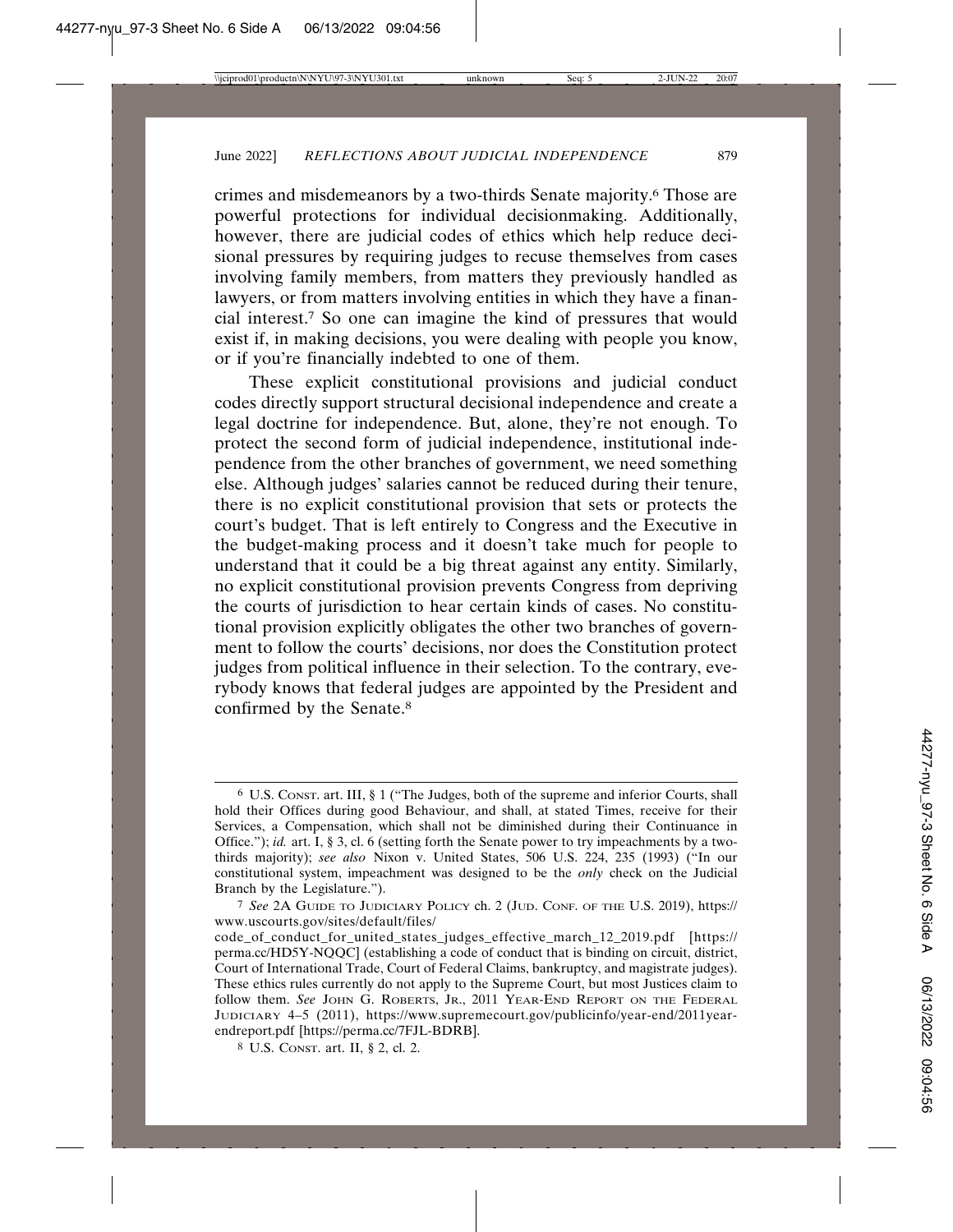Many other countries do it very differently. England, for example, has laws setting forth the qualifications for judges.<sup>9</sup> The Queen, on the advice of the Prime Minister, selects judges, but from a limited list of people recommended by an independent judicial appointments commission made up, I think, almost exclusively of judges.10 The commission is required to confer with some government officials and a limited veto power of the commission's choice by the Lord Chancellor exists. But by statutory directive, judicial selection is required to be on the basis of merit and structured to be protected from political influence.<sup>11</sup>

So, how do we here in the United States create what Bob called institutional independence when we as a nation have chosen to protect judicial independence primarily by norms—albeit norms that the nation has largely followed and, up to this point in our history, largely supported? Congress has never used the power of the purse to blackmail the Court or to do its bidding and has traditionally allotted the Court the funds it seeks for it to function. Now during the Reconstruction Era, Congress stripped the Court of jurisdiction to review the Reconstruction Acts because it feared our Court would declare those Acts unconstitutional.12 But since that time, the

11 *About Us*, *supra* note 10 (noting that the Judicial Appointments Commission makes selections based on merit, which involves consulations with, and recommendations to, other government officials); *Appointments of Justices*, *supra* note 10 ("If, following the consultations above, the Lord Chancellor is content with the recommendation made by the selection commission, he forwards the person's name to the Prime Minister who, in turn, sends the recommendation to Her Majesty The Queen who makes the formal appointment.").

12 The Reconstruction Acts outlined the conditions under which the ex-Confederate states would be readmitted to the Union. *See* ERIC FONER, THE SECOND FOUNDING: HOW THE CIVIL WAR AND RECONSTRUCTION REMADE THE CONSTITUTION 90 (2019). The

<sup>9</sup> Constitutional Reform Act 2005, c. 4, §§ 25–31 (UK) (setting forth qualifications for judges that include the holding of high judicial office for at least two years, or status as a qualifying practitioner for at least fifteen years, among other requirements).

<sup>10</sup> *About Us*, JUD. APPOINTMENTS COMM'N, https://judicialappointments.gov.uk/aboutthe-jac [https://perma.cc/Y8W7-E54W] (stating that the Commission makes recommendation for posts up to and including the High Court in England and Wales, but does not select magistrates or judicial office-holders for the UK Supreme Court); *The Board of Commissioners*, JUD. APPOINTMENTS COMM'N, https://judicialappointments.gov. uk/the-board-of-commissioners [https://perma.cc/58JM-VHBL] (noting that the Chairman of the Commission is a lay member, while the rest of the board is composed of six judicial members, two professional members, five lay members, and one non-legally qualified judicial member); *Appointments of Justices*, SUP. CT., https://www.supremecourt.uk/about/ appointments-of-justices.html [https://perma.cc/33BD-M7HB] (describing the process of selecting UK Supreme Court Justices). For selection of Supreme Court Justices in England, the Judicial Selections Commission must "submit a report to the Lord Chancellor which must state: who has been selected; who was consulted; and which contains any other information required by the Lord Chancellor." *Appointments of Justices*, *supra* (citing Constitutional Reform Act 2005, c. 4, § 28).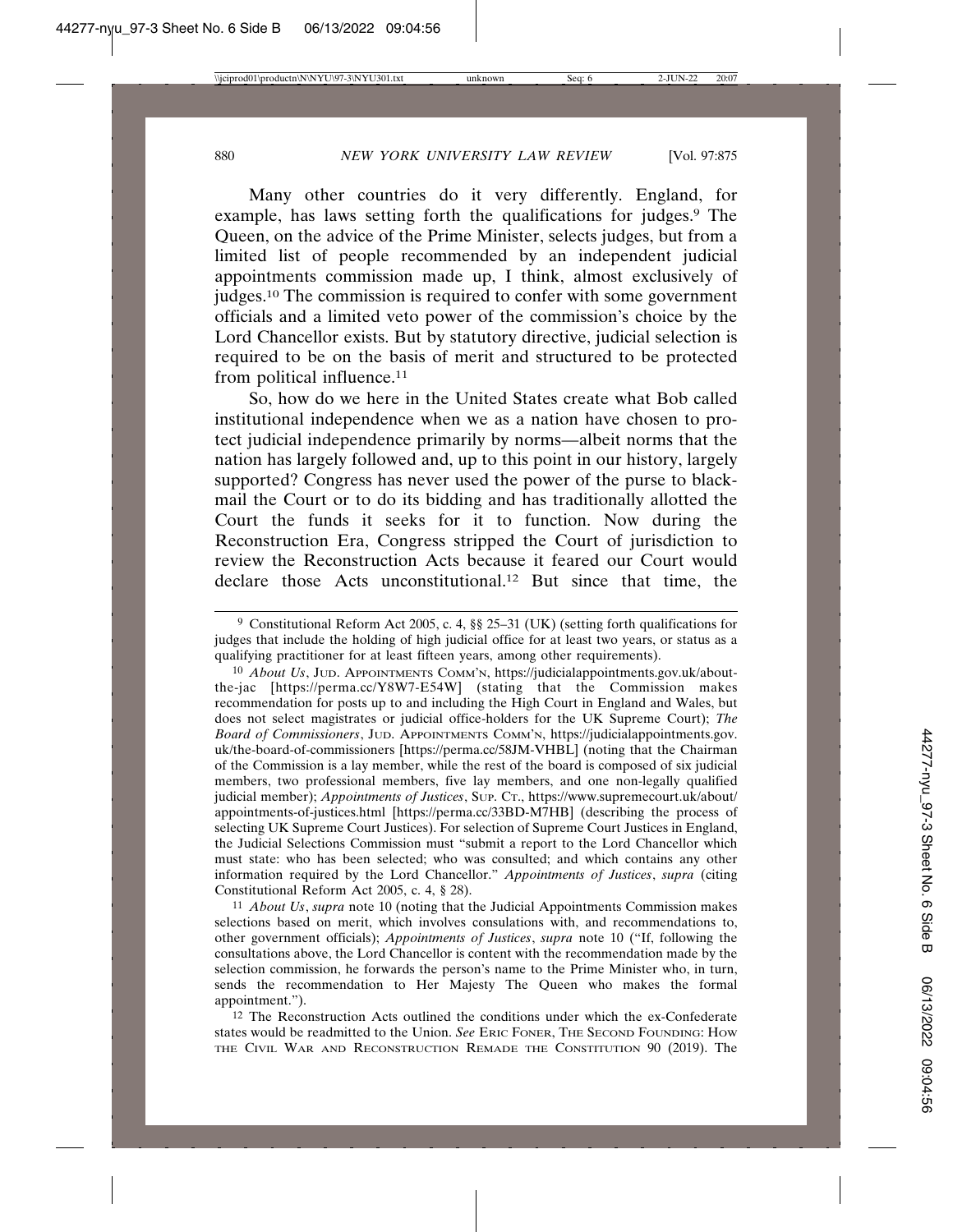Congress has stripped the courts of jurisdiction in discrete areas, like certain immigration law disputes,13 or given executive agencies initial review of many matters.14 But Congress has generally accepted independent judicial review of controversies, which permits the Court to do its work.

Finally, only twice in our history have presidents ignored Supreme Court rulings—imagine that—in two hundred years of history. First, Andrew Jackson permitted states to displace Indians from their sovereign lands and gave them federal support to do so in direct contravention of the Supreme Court's ruling in *Worcester v. Georgia*, holding that Indian nations were sovereigns and states could not pass laws controlling Indian lands.15 Second, after Chief Justice Taney ruled (in a case he heard alone, not with the full Court, and that was filed with the United States District Court) that President Abraham Lincoln's unilateral suspension of the writ of habeas corpus was unconstitutional, President Lincoln maintained the suspension and did not release the detainee in question.16 Congress later avoided a continuing confrontation with the courts over this issue by authorizing presidents to suspend the writ during a crisis.17 Decades later, when President Franklin Delano Roosevelt moved to add Justices to the Supreme Court in order to secure the Court's approval of his legislative agenda, a Democrat-controlled Senate, the public, and the media defeated his attempt.18 Our norms respecting the importance of judi-

14 *See* FALLON, JR. ET AL., *supra* note 13, at 345–61 (discussing the extent of Congress's ability to allocate adjudictory power to federal agencies).

15 31 U.S. (6 Pet.) 515 (1832).

Supreme Court upheld Congress's authority to withdraw jurisdiction in *Ex parte McCardle*, 74 U.S. 506, 513–14 (1868).

<sup>13</sup> *See* 8 U.S.C. § 1252 (stripping federal courts of jurisdiction to review certain matters pertaining to immigration removal proceedings). *See generally* RICHARD H. FALLON, JR., JOHN F. MANNING, DANIEL J. MELTZER & DAVID L. SHAPIRO, HART & WECHSLER'S THE FEDERAL COURTS AND THE FEDERAL SYSTEM 295–345 (7th ed. 2015) (detailing such instances of jurisdiction stripping by Congress and exploring their constitutional parameters).

<sup>16</sup> *Ex parte* Merryman, 17 F. Cas. 144 (C.C.D. Md. 1861) (No. 9,487) (holding that the Constitution authorizes only Congress to suspend the writ of habeas corpus and so invalidating President Lincoln's suspension of the remedy); *see also* David L. Martin, *When Lincoln Suspended Habeas Corpus*, 60 AM. BAR ASS'N J. 99, 99 (1974) (discussing *Ex parte Merryman* and President Lincoln's suspension of habeus corpus).

<sup>17</sup> *See* Martin, *supra* note 16, at 102 ("A compromise Habeas Corpus Act was finally passed in 1863, but it was ambiguous as to whether the president or Congress suspends the writ and whether this power can be delegated, leaving the constitutional issue unresolved to the present day.").

<sup>18</sup> *See* William H. Rehnquist, *Judicial Independence*, 38 U. RICH. L. REV. 579, 591–94 (2004) (recounting how Senate Democrats opposed Roosevelt's court-packing plan, and that, when it became clear that the court-packing "plan was indeed dead," the "spectators' galleries broke into applause").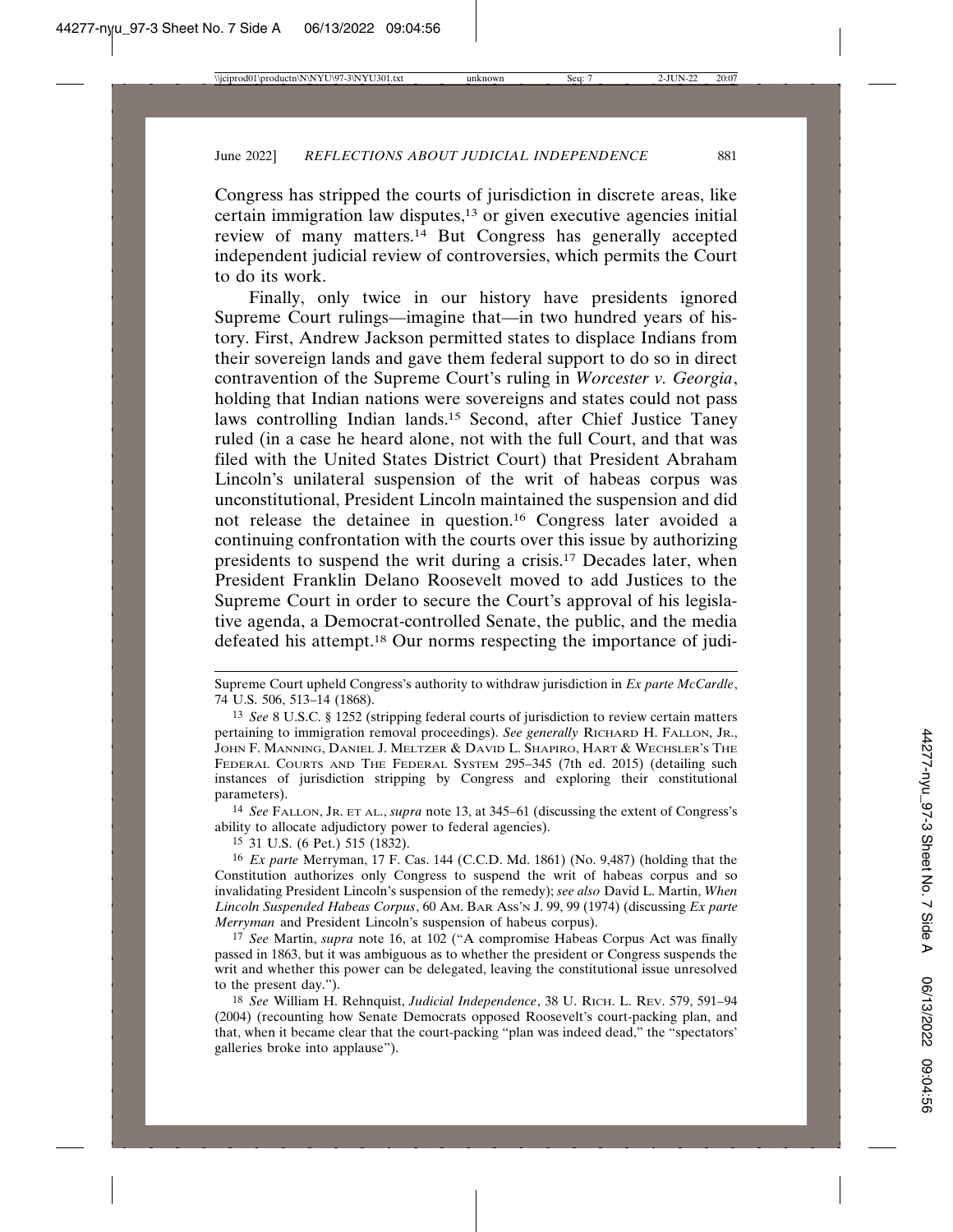cial independence have been central to the survival of our nation and generally have been adequate to protect institutional independence when it has been challenged by the other branches. It is an aspirational goal, not a legal norm, but one so far with a lot of bite in our history.

# **DEAN MORRISON**

Thank you, that's a wonderful opening. I think it's especially important for people to understand that, other than the few constitutional protections that you pointed to, which presumably are legally enforceable in the right context, almost all of what we think of judicial independence entailing in this country is at a level of more informal norm, established maybe over the course of years, decades, even centuries. But only norms—and we know that norms can take a long time to be built up and yet may be frittered away quickly if not attended to.

# **JUSTICE SOTOMAYOR**

Yes.

# **DEAN MORRISON**

One thing we sometimes ask when speaking about judicial independence is: What is it for? Is judicial independence an end in and of itself or is it a means to other ends? And various of your colleagues, as you know, have spoken and written about judicial independence over the years offering some thoughts in seeming answer to that question. For example, Justice Kennedy has argued that the judiciary needs to be independent from political pressures because judges must sometimes make unpopular decisions—politically unpopular decisions though they are constitutionally correct. On this view, judicial independence is a means to the end of the Court being able to do its work.19 Justice Breyer has said that the framers' goal in creating an independent judiciary was to help establish legal impartiality and to protect the rights of minorities.20 Justice Scalia once argued that judicial independence is valuable really only if and as long as judges act as neutral arbiters as opposed to implementing their own personal

<sup>19</sup> *See* Interview by Bill Moyers with Stephen Breyer & Anthony Kennedy, Justices of the Supreme Court of the United States, on PBS Frontline (1999), https://www.pbs.org/ wgbh/pages/frontline/shows/justice/interviews/supremo.html [https://perma.cc/KJ4Q-GVBR].

<sup>20</sup> Stephen Breyer, *Judicial Independence: Remarks by Justice Breyer*, 95 GEO. L.J. 903, 906 (2007) (explaining how the Constitution "offers protections to minorities in the form of guarantees of fundamental rights," and that "without an independent judiciary, such basic Constitutional protections . . . can become merely empty rhetoric").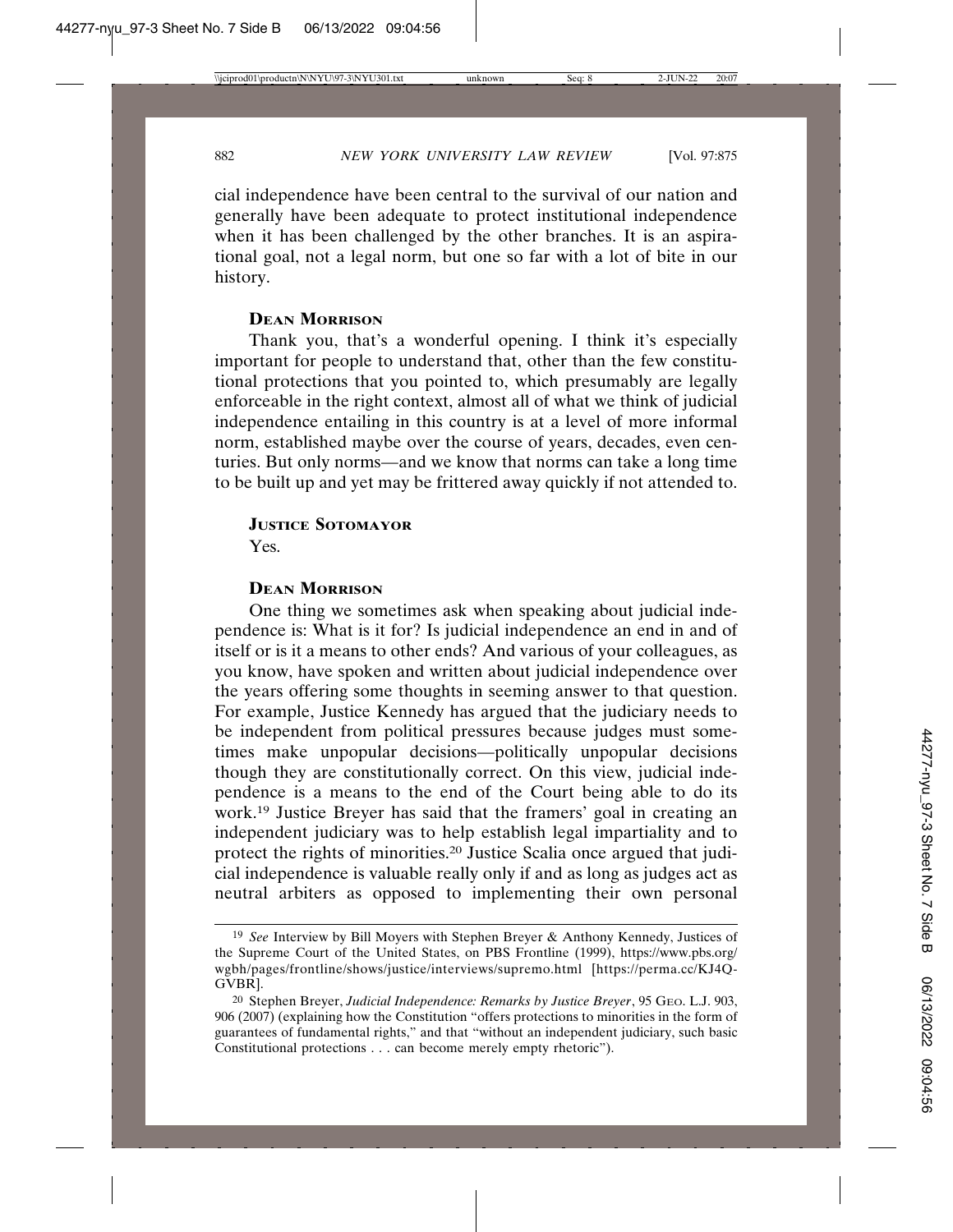views.21 So it seems that Justice Scalia felt that the more judges act as policymakers, the less they deserve to be granted independence. How do you see it, Justice, in terms of what underlying goals judicial independence is there to serve and, if you're willing, what do you think about what your colleagues have said on the topic?

# **JUSTICE SOTOMAYOR**

Well, I agree with all of them because I do not view their thoughts as contradictory. Most people don't understand that we're not a pure democracy. What democracy means is a majority of the people voting in a particular way and setting the rules for everyone. Instead, we are a constitutional republic in which all three branches of government are limited in their powers. The Court is charged with monitoring those limits for both the other two branches of government and even for ourselves. The Bill of Rights explicitly sets forth things that the government cannot do, even if approved by Congress and the President as representatives of the people.22 Courts and judges are going to issue unpopular rulings under the Constitution—it's just a given, once you give us the power to say what's unconstitutional, that the end result is going to be unhappiness for someone. Now some would say we gave ourselves that power in *Marbury v. Madison*. 23 But the point is that that's the structure that we have accepted for over two hundred years.

Now, Justice O'Connor once said that "[j]udicial independence is hard to define."24 She reinvented an old phrase and said it's hard to define, but "I know judicial independence when I see it."25 In her speeches and in many that Steve Breyer has given, they both have pointed out that judicial *de*pendency is often easy to spot.26 Justice

22 *See* U.S. CONST. amends. I–X.

23 There is no constitutional provision that explicitly gives courts the authority to review legislative or judicial acts and find them unconstitutional. The Court interpreted the Constitution to confer this authority upon it in *Marbury v. Madison*, 5 U.S. 137 (1803).

<sup>21</sup> John Heilprin, *Scalia Sees Shift in Court's Role*, WASH. POST (Oct. 23, 2006), https:// www.washingtonpost.com/archive/politics/2006/10/23/scalia-sees-shift-in-courts-role/ f1ee91fc-e74f-4c8c-8f45-3615c91111bf [https://perma.cc/24YG-LNF3] (reporting that, in a speech, Justice Scalia questioned the notion of judicial independence as an unqualified good, elaborating that the value of judicial independence "depends on what . . . courts are doing," and that "[t]he more your courts become policymakers, the less sense it makes to have them entirely independent" (quoting Justice Scalia)).

<sup>24</sup> Sandra Day O'Connor, *Remarks on Judicial Independence*, 58 FLA. L. REV. 1, 2 (2006).

<sup>25</sup> *Id.* (paraphrasing Jacobellis v. Ohio, 378 U.S. 184, 197 (1964) (Stewart, J., concurring) ("I know it when I see it.")).

<sup>26</sup> *See, e.g.*, *id.* (noting that "we can all agree" that certain threats to judges by the political branches, such as the executive "threaten[ing] to cut the water supply to the Supreme Court building," are "*not* judicial independence"); Breyer, *supra* note 20, at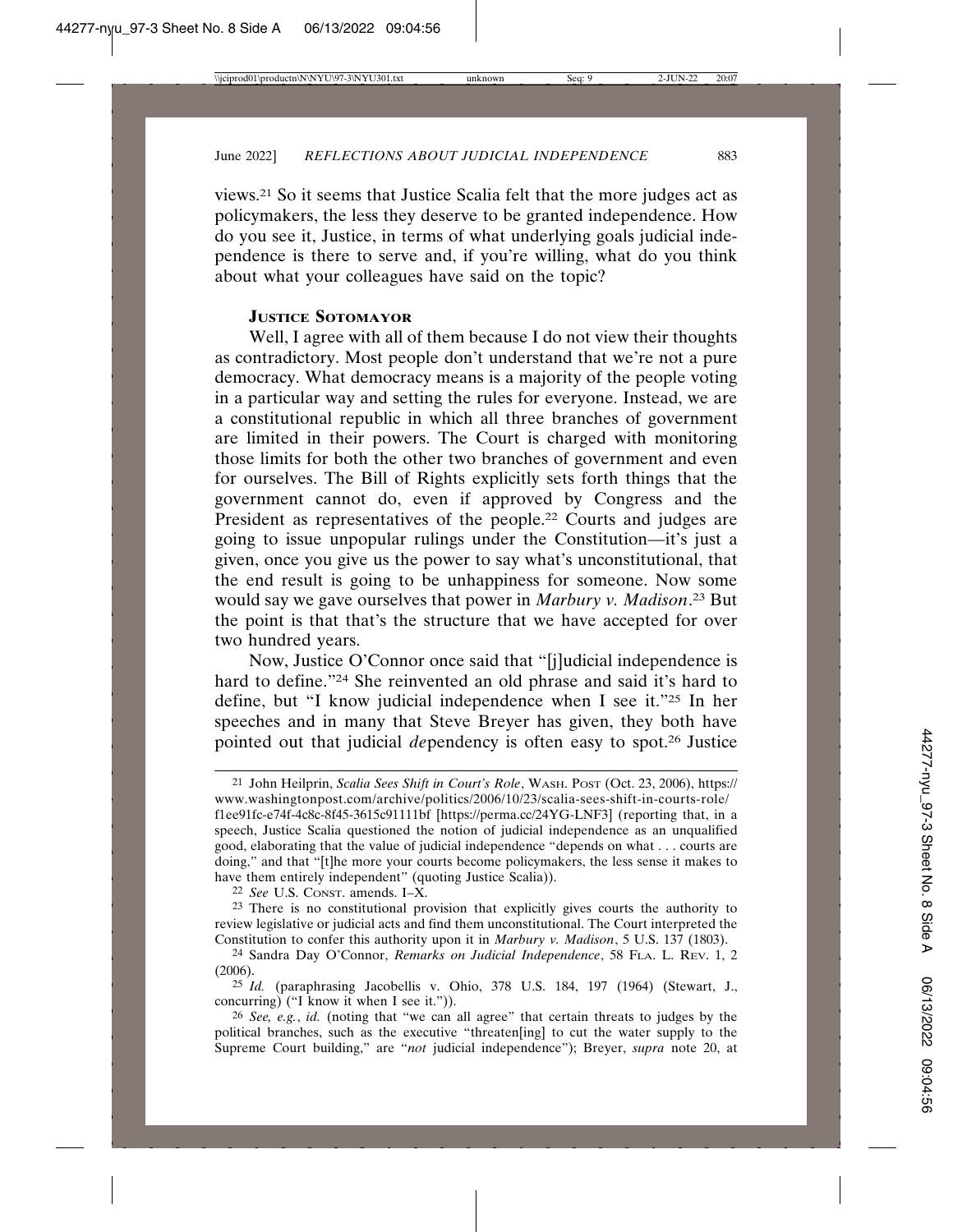Breyer talks a lot about telephone justice, referring to countries where politicians call judges and tell them how they must rule.27 There are countries where judges are threatened with violence if they do not rule in certain ways or where uncontrolled bribery has become endemic in the judicial system. Justice O'Connor once told the story of a country in which its president's security force killed the chief judge's beloved cat after the judge ruled against the president.<sup>28</sup>

It's easy to say bribery, coercion in any form, direct interference with judicial decisionmaking—they will all break down the public's belief not just in judicial independence, but in the government as a whole.<sup>29</sup> I believe the public will likely conclude that its governing bodies are ruling in their own self-interest and not for the public if those things exist. What I believe Justice O'Connor was saying is that the reasons for judicial independence are self-evident. If the public does not perceive its judges as impartially rendering decisions, whether popular or unpopular, there will not be continued support for the norms that keep the judiciary independent and keep people believing in the trustworthiness of their government.

#### **DEAN MORRISON**

You've touched on this a little already but I wonder if you might say more about who or what is responsible for achieving and maintaining judicial independence. Is it the Congress? Is it the President? Is it the Court itself? The press? The people more generally? We understand the importance of judicial independence, but whose job is it to make sure we don't lose it?

# **JUSTICE SOTOMAYOR**

It's every actor's job in our society. Every actor—Congress, the public, the press, the Court itself—is equally responsible for achieving and maintaining judicial independence. It doesn't exist without all of

<sup>904–05 (</sup>contrasting the American understanding of judicial independence norms with the absence of such norms).

<sup>27</sup> Breyer, *supra* note 20, at 904–05 (describing "telephone justice" as a practice in Russia that occurred when "the party boss called judges and told them how to decide the outcome of a particular case," and noting the incredulity of Russian jurists when told that the United States does not have such a practice, because, here, "no such call would be placed").

<sup>28</sup> O'Connor, *supra* note 24, at 2 (describing an occurrence in "early- to mid-1990s in Russia under Yeltsin"); *see also* Ruth Bader Ginsburg, *Judicial Independence: The Situation of the U.S. Federal Judiciary*, 85 NEB. L. REV. 1, 2 (2011) (commenting on the same occurrence).

<sup>29</sup> *See* Breyer, *supra* note 20, at 903 (stating that "the judicial system, in a sense, floats on a sea of public opinion," in that it is "in at least some measure, dependent on the public's fundamental acceptance of its legitimacy").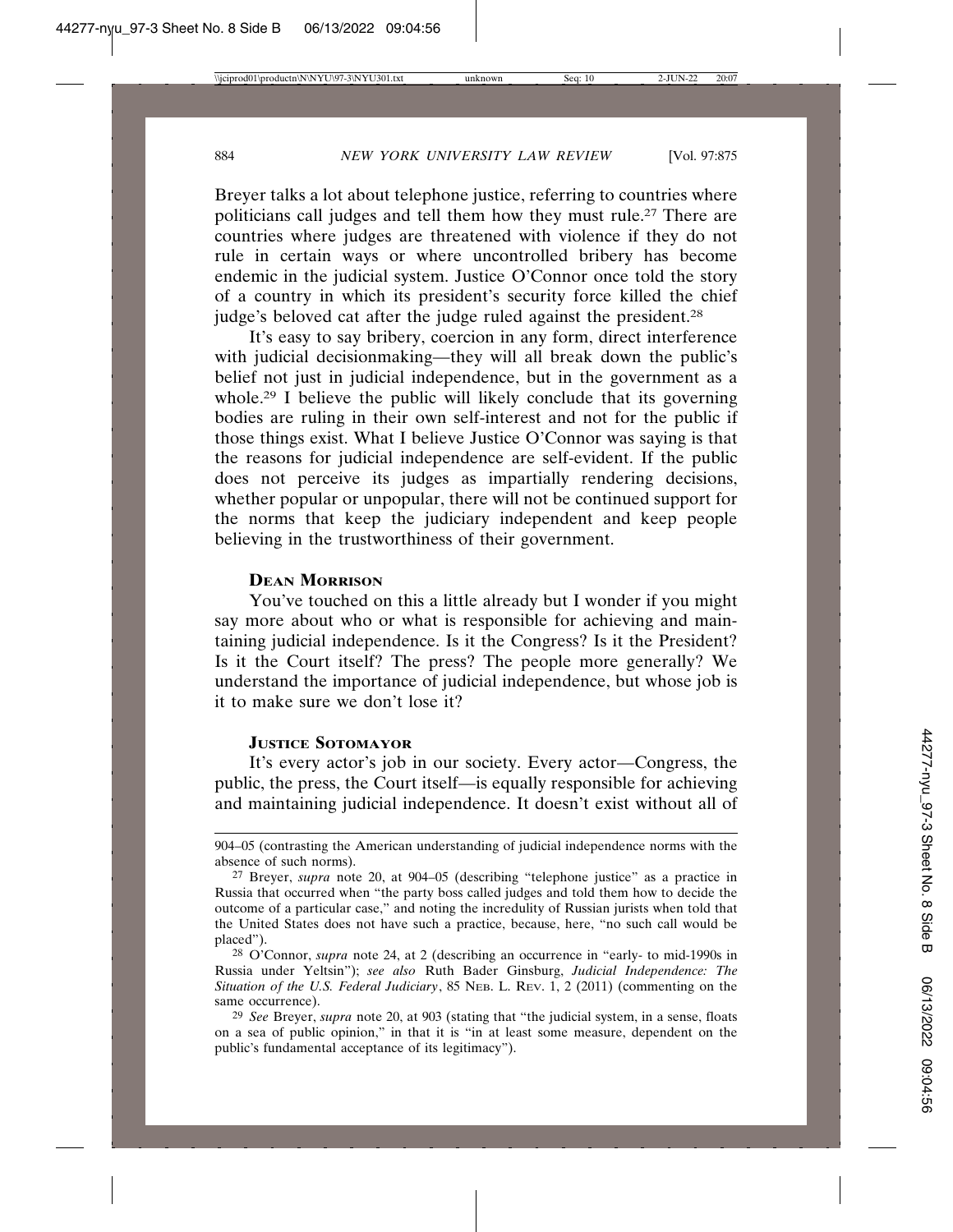us, and no one sector has more or less responsibility. Through our history, every actor in our society has played vital roles in maintaining judicial independence. When President Jefferson lobbied for the impeachment of Justice Samuel Chase—the first and only Supreme Court Justice to be impeached—a Senate made up of both Federalists and Jeffersonians acquitted him, even though Justice Chase was an avowed Federalist and even though he had spoken out intemperately against President Jefferson's ideas.30 President Lincoln, as I noted before, ignored Chief Justice Taney's ruling that only Congress had the power to suspend the writ of habeas corpus.31 And as I said, Congress later averted the long-term repercussions of a president ignoring judicial rulings by giving presidents authority to suspend the writ in emergencies.<sup>32</sup> President Roosevelt's proposal to add judges to the courts to assert his own agenda was blocked by Democrats, as I noted, and by an outcry of public and media opinion.33 There are other reported examples of presidents who have contemplated not following Supreme Court rulings. I'm not going to talk about the most recent ones. For example, President Eisenhower hesitated to use federal forces to integrate schools in the South. He thought about it, investigated it, but we all know the rule of law norm withstood that challenge. Everyone remembers the Norman Rockwell painting of Ruby Bridges, an African American school child, being escorted to her new school flanked by federal agents.<sup>34</sup>

Without all sectors of our society understanding the importance of our shared responsibility to protect judicial independence, it will not—and cannot—survive. Now, threats to judicial independence historically have come from different actors for different reasons, but our belief in judicial independence has nonetheless triumphed because other actors have taken up the mantle of defending us. I hope that continues.

- 32 *See supra* note 17 and accompanying text.
- 33 *See supra* note 18 and accompanying text.

<sup>30</sup> *See generally* WILLIAM H. REHNQUIST, GRAND INQUESTS: THE HISTORIC IMPEACHMENTS OF JUSTICE SAMUEL CHASE AND PRESIDENT ANDREW JOHNSON 49–57, 106–13 (1992) (recounting the impeachment of Justice Chase and the animosity between Federalists and Antifederalists).

<sup>31</sup> *See supra* note 16 and accompanying text.

<sup>34</sup> Norman Rockwell, The Problem We All Live With (painting) (1964); *see* Breyer, *supra* note 20, at 906–07 ("Dwight Eisenhower sent in paratroopers not to subvert the rule of law, but to enforce it. . . . That moment . . . represented a tremendous (and far from inevitable) victory for the rule of law in America.").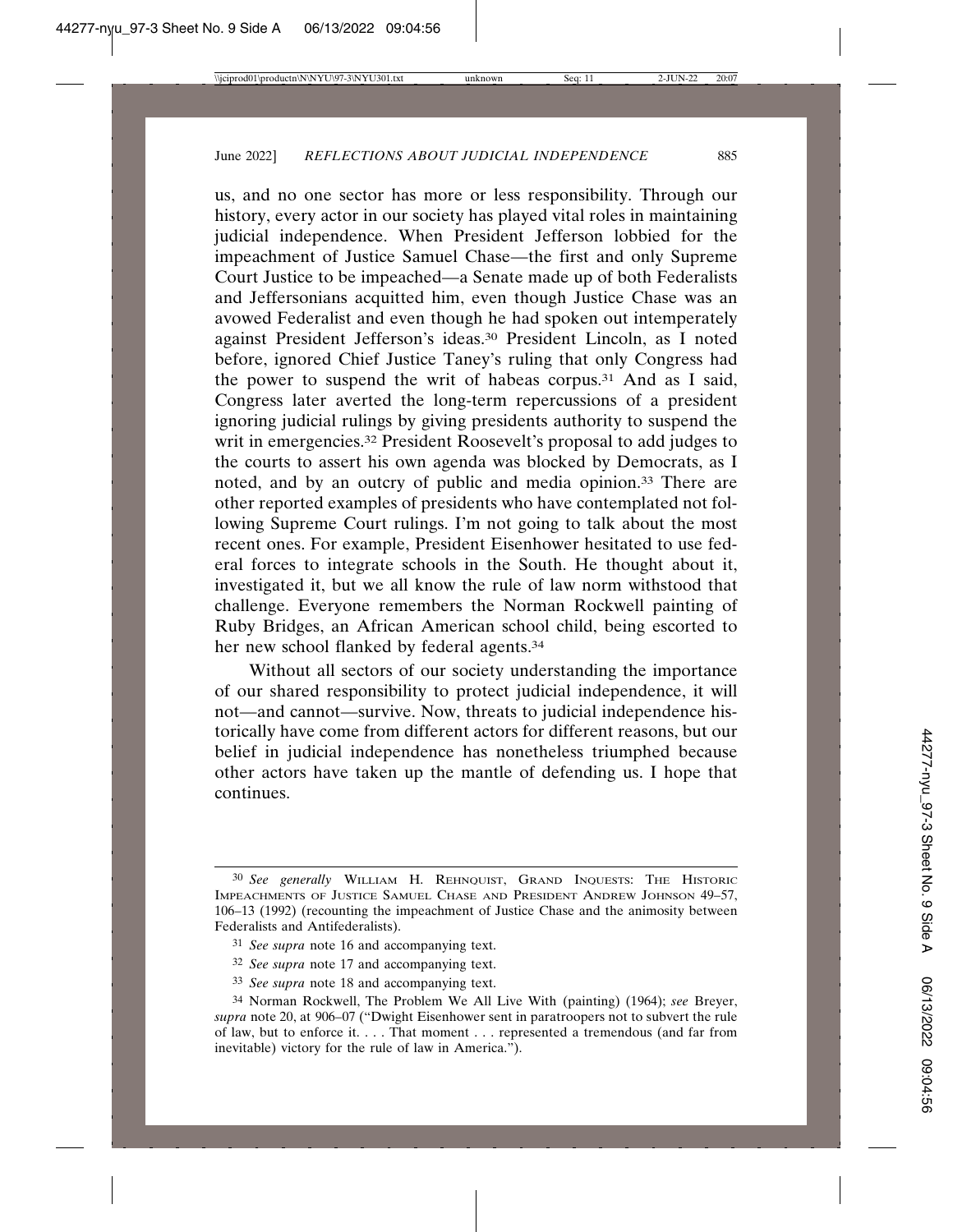# **DEAN MORRISON**

Maybe we could talk about a related, in some ways contradictory, idea to judicial independence—and that's judicial accountability. These days in particular, there are some critics of the Court who want it to be more responsive to what those critics take to be the values of democracy and to the will of the people. They argue that even a judiciary such as ours which doesn't stand for election or reelection still must be accountable in some way to the public. What do you think about the relationship between ideas of judicial accountability and the powerfully important norm of judicial independence as you've been describing it?

# **JUSTICE SOTOMAYOR**

Trevor, I've already noted we're a constitutional republic. Our founding fathers explicitly rejected a democratic model of government in which only legislatures determined the constitutionality of their laws. Some nations do not have the Bill of Rights protecting their citizens from certain acts of the majority. We elect our president through the Electoral College, not by majoritarian rule;35 our Congress gives each state, despite its size or number of people, equal representation in the Senate.36 I don't believe the Court can or ever should sacrifice the limits imposed by the Constitution on the government's ability to bend to majority rule.

What is the people's will is a hard question in any event. We know that a majority of Americans may well believe differently on certain issues than their elected officials. Look at recent polls on hotbutton issues in America.37 It is hard for me to subscribe to a view that judicial accountability needs to come at the cost of judicial independence. To the extent any branch of our government, press, or public believes it must, I fear we would be on the road to destroying the very core of judicial independence that we value. And so I don't think the two should be seen as conflicting with one another—they have to be seen as complementing one another.

<sup>35</sup> U.S. CONST. art. II, § 1.

<sup>36</sup> *Id.* art. I, § 3.

<sup>37</sup> *See* Jeff Diamant, *Three-in-Ten or More Democrats and Republicans Don't Agree with Their Party on Abortion*, PEW (June 18, 2020), https://www.pewresearch.org/fact-tank/ 2020/06/18/three-in-ten-or-more-democrats-and-republicans-dont-agree-with-their-partyon-abortion [https://perma.cc/B8YK-REWF] (reporting that party stances on abortion do not necessarily reflect the opinion of party constitutents for both Republicans and Democrats); Nate Cohn & Margot Sanger-Katz, *On Guns, Public Opinion and Public Policy Often Diverge*, N.Y. TIMES (Aug. 10, 2019), https://www.nytimes.com/2019/08/10/ upshot/gun-control-polling-policies.html [https://perma.cc/J34J-HXBN] ("Public opinion and public policy on guns have seemed to be at odds for decades.").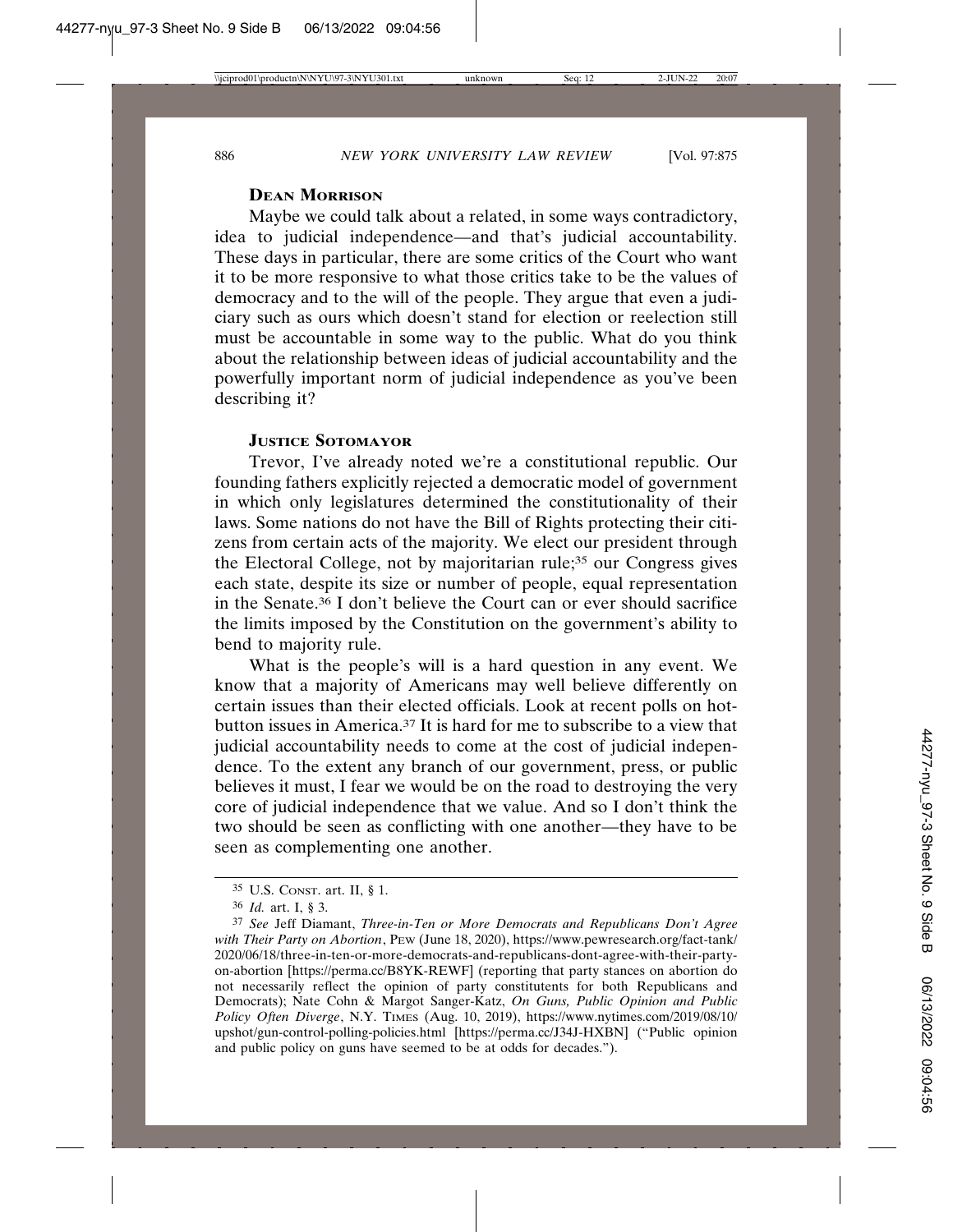#### **DEAN MORRISON**

So to the extent there will be accountability, we have to figure out a way to do that without compromising judicial independence—that's what I hear you to be saying.

# **JUSTICE SOTOMAYOR**

Exactly.

#### **DEAN MORRISON**

A related topic is the question of judicial independence and partisanship—political partisanship. I think few would disagree that the present period is one of especially intense political polarization. What's the relationship between judicial independence and extreme political polarization?

# **JUSTICE SOTOMAYOR**

We have had extreme partisan times throughout our history. The Federalists and Jeffersonians at the beginning of our founding were extremely polarized.38 In 1801, Congress reduced the size of the Supreme Court from six to five to deny President Jefferson the power to appoint a new Justice.39 Congress did a similar thing in 1866, reducing the court from nine to seven Justices in order to limit President Andrew Johnson's power to appoint new judges after Lincoln's assassination.40 All these laws were legislatively reversed very quickly, largely in part because of the fluidity of political control of Congress and the presidency, with different parties alternating fairly regularly.41

Today, polarization has new foundations that can put judicial independence at greater risk. With modern gerrymandering, political parties are able to set voting districts in ways that entrench themselves

<sup>38</sup> *See* REHNQUIST, *supra* note 30, at 49–54 (discussing the strong political conflict between Jefferson and the Federalists, detailing Jefferson's displeasure at the Federalists retaining control over the federal judiciary despite his election and the Republican congressional win).

<sup>39</sup> *See* Judiciary Act of 1801, ch. 4, § 3, 2 Stat. 89, 89.

<sup>40</sup> *See* Judicial Circuits Act of 1866, ch. 210, 14 Stat. 209; Michael C. Blumm, Kate Flanagan & Annamarie White, *Right-Sizing the Supreme Court: A History of Congressional Changes*, 72 CASE W. RSRV. L. REV. 9, 33–34 (2021) (arguing that the original House bill's "unmistakable intent was to deprive Johnson of a Supreme Court appointment," and that the ultimate congressional enactment "effectively prevented President Johnson from appointing anyone to the Supreme Court").

<sup>41</sup> *See* Judiciary Act of 1802, ch. 31, 2 Stat. 156 (repealing, in effect, the Supreme Court restructuring wrought by the Judiciary Act of 1801 by fixing the court at its then six-person membership); Judiciary Act of 1869, ch. 22, 16 Stat. 44 (reversing the change in number of Supreme Court seats worked by the Judicial Circuits Act of 1866).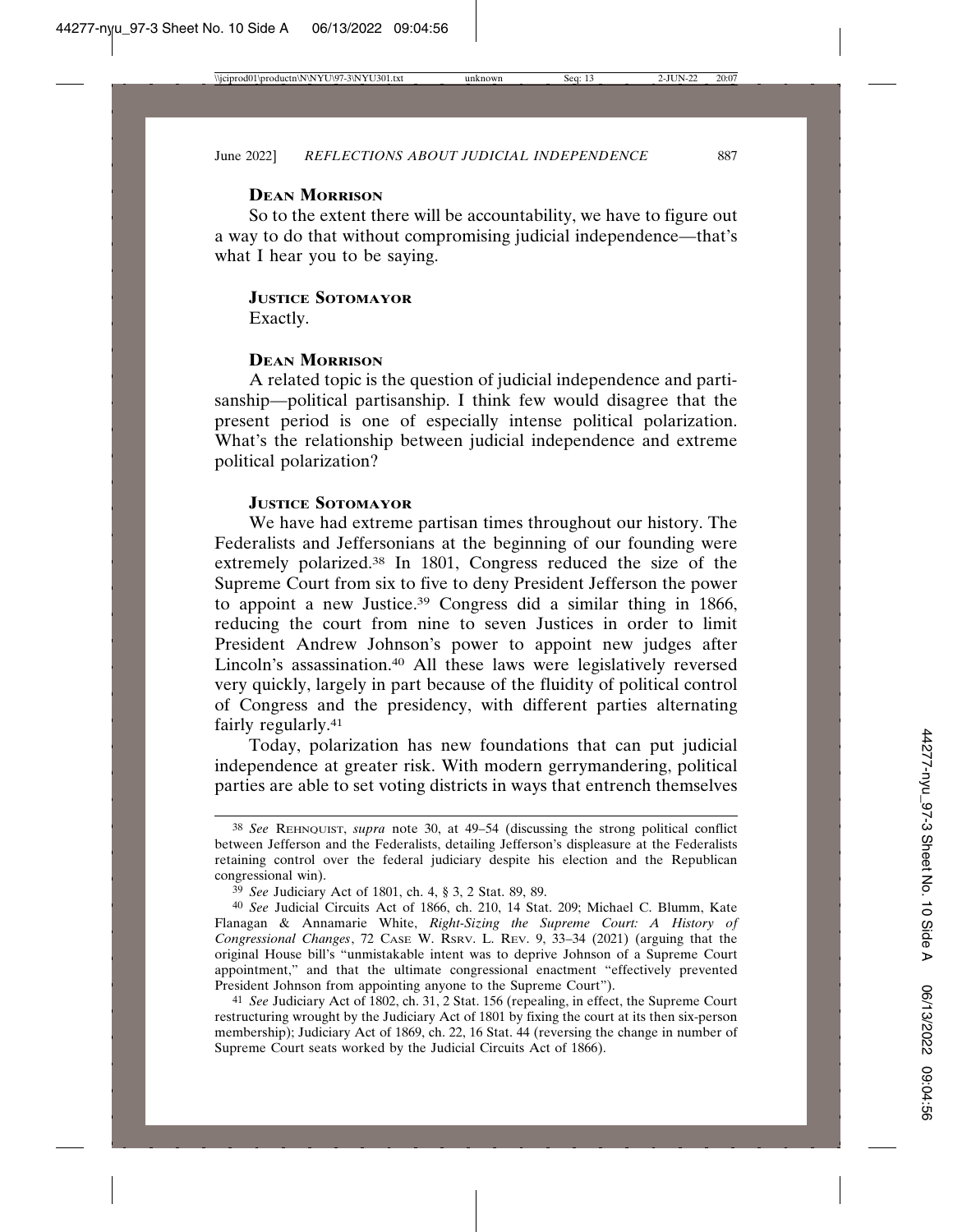and their party in power in ways never known before.42 Gerrymandering means that how much change will occur on a regular basis between political parties in many states and congressional districts is unknown. To the extent a political party wants to entrench its views of proper judicial outcomes, it is easier to do so now because the views of judicial appointees on many issues are so well known. The internet has been a blessing in many ways, but it also permits both the public and appointing entities to review the entirety of a person's writings and determine whether that person's approach comports with their views or views that they endorse.

This is particularly worrisome because, I think for the first time in our history, the mantle of judicial philosophy has become tightly interwoven with political parties. For almost all of our history, political parties debated what was the best way to govern—you just have to look at the debates between Federalists and Jeffersonians on whether state or national power should be given precedence.43 Political parties rarely discussed the issue of the best way to approach interpretation of the Constitution and statute. That discussion was largely an academic exercise. Now, political platforms have adopted the language of judicial doctrines as a way to control outcomes in cases. But dangerously, the back and forth that comes in academic debate—that goes into looking at the strengths and weaknesses and costs of different doctrinal approaches—is a nuance the public is not taught by political players. It becomes an issue of slogans rather than the public fully appreciating what it means to approach this in one way or another. Chief Justice Rehnquist believed the country cyclically had threats to judicial independence and he pointed to the Chase situation and the *McCardle* situation, another one, and the FDR situation.<sup>44</sup> But in each situation, he said, the nation always met the challenge and judicial

44 *See* Rehnquist, *supra* note 18, at 584, 589, 591 (recounting the political impeachment of Justice Samuel Chase, a staunch Federalist, by Jeffersonian Republicans; the arrest and refusal of habeas corpus to McCardle, a Mississippi newspaper editor who criticized Reconstruction; and President Franklin Delano Roosevelt's recommendation that the

<sup>42</sup> *See* Janai Nelson, *Parsing Partisanship and Punishment: An Approach to Partisan Gerrymandering and Race*, 96 N.Y.U. L. REV. 1088, 1089 (2021) ("The threat of extreme and punishing partisan gerrymandering has increased exponentially since the Supreme Court's 2019 decision in *Rucho v. Common Cause* holding that partisan gerrymandering claims are nonjusticiable." (footnote omitted)).

<sup>43</sup> *See generally* Kevin R.C. Gutzman, *The Jeffersonian Republicans vs. the Federalist Courts*, 14 U. SAINT THOMAS L.J. 56, 56, 61 (2018) (discussing the "longest-running, most consequential" conflict between Jeffersonian Republicans and the Federalists, "who wanted more power in the central government than the Articles provided"); Charles G. Geyh, *Judicial Independence, Judicial Accountability, and the Role of Constitutional Norms in Congressional Regulation of the Courts*, 78 IND. L.J. 153, 157 (2003) (noting "welldocumented, cyclical attacks on the courts" by the political branches ranging from the "Midnight Judges" affair to President Nixon's campaign against the Warren Court).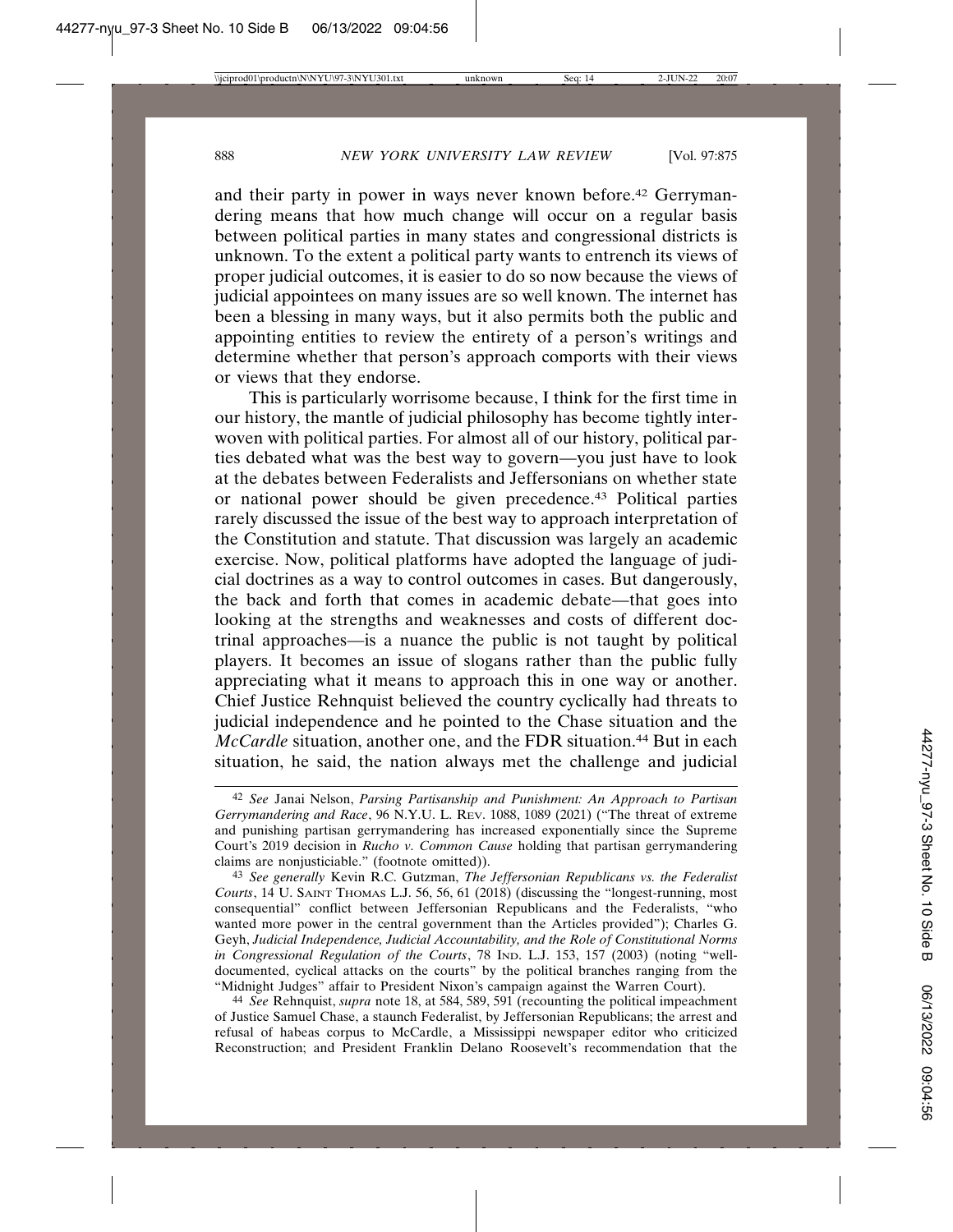independence continued to thrive.45 I hope he will continue to be right—that we will survive the new challenges. But I do have concerns that the new strains on it may be as harsh and costly as our polarization has been on our government's functioning. It could cost us a lot.

# **DEAN MORRISON**

You've already referred to this, but the Senate confirmation process for Supreme Court nominees and even lower court judicial nominees has itself become increasingly partisan. The divisions along a party line seem deeper. The prospects for the members of the party opposite to the nominating president casting any votes in favor of a nominee seem increasingly dim. Does that have an impact on the extent to which the Court itself is independent of politics? It might be a process that we lament, but it might not have a great effect on the independence of the Court once those who are nominated get through that process and join the Court. Or maybe it does have an effect, or at least an effect on the appearance of the independence of the Court what do you think?

#### **JUSTICE SOTOMAYOR**

Surely it has an effect on the appearance of the impartiality of the Court. As you noted, we are far from the time when Supreme Court nominees would receive nearly unanimous approval, even in divided Congresses. And the more partisan the voting becomes, the less the public is likely to believe that Congress is making a merits-based or qualifications-based assessment of judicial nominees.

Is it going to directly affect the Court's functioning? It could. Academics have pointed to the fact that in more recent times, circuit courts are reviewing panel decisions in many more en banc reviews.46 For the audience who doesn't understand that, I come from a circuit court which, during my time there, believed that the three judges who heard a case were doing the best job they could, coming to the most reasonable decision they can or could, and that even if you disagreed with them, only in extreme circumstances would you ask the entire court of judges to review that decision. And so, in my time on the

judiciary be "reorganized" after a series of New Deal legislation was struck down by the Court).

<sup>45</sup> *See id.* at 595 (stating that "the independence of our Supreme Court and the federal judiciary has been preserved when such conflicts have arisen" largely due to "the public's respect for the judiciary").

<sup>46</sup> *See* Neal Devins & Allison Orr Larsen, *Weaponizing En Banc*, 96 N.Y.U. L. REV. 1373, 1413–16 (2021) (documenting a statistically significant rise of partisan en banc behavior in the period from 2018–2020).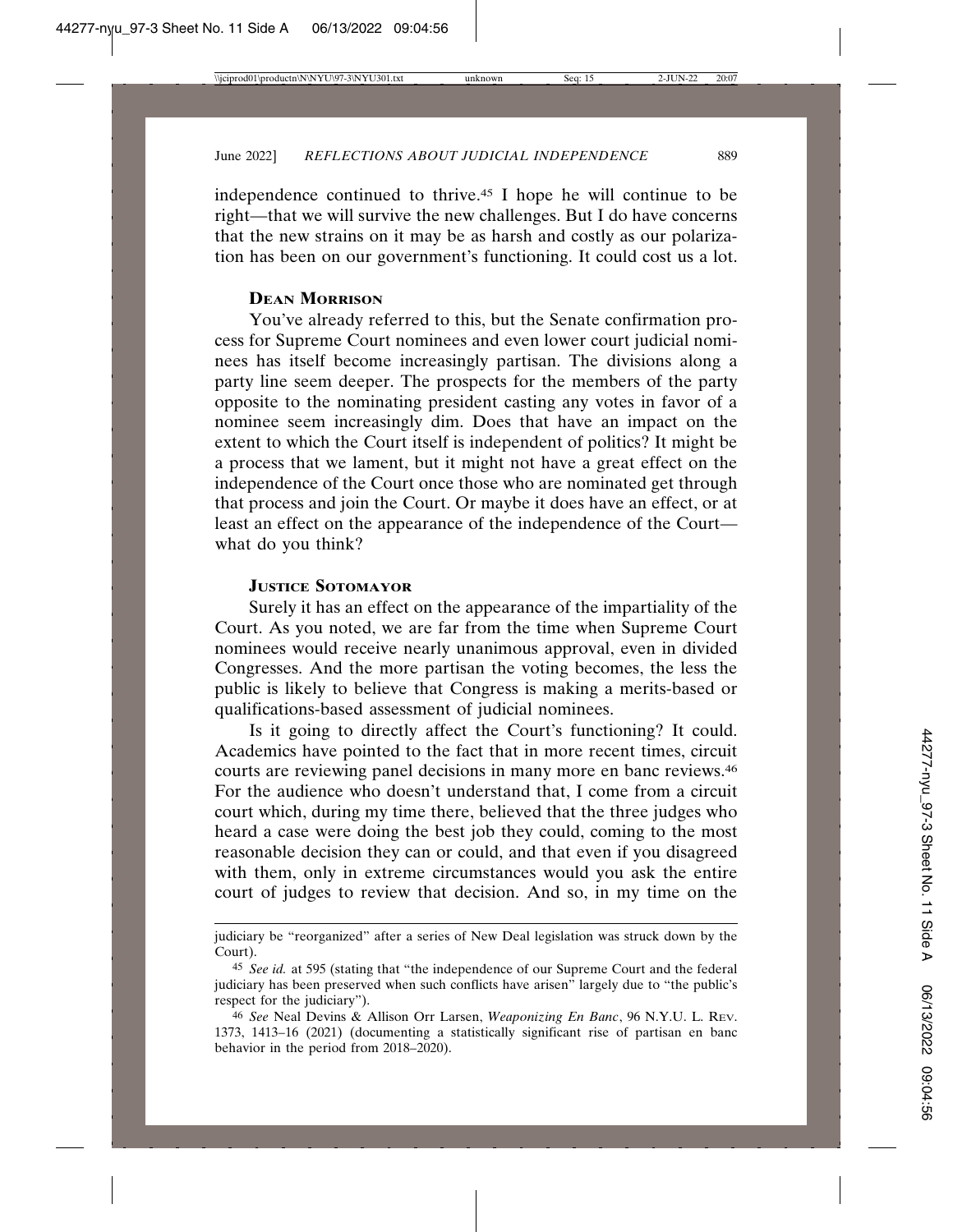court, maybe one or two en banc proceedings happened each year.47 That, on the Second Circuit and other courts—circuit courts—has changed dramatically. Many who view the situation think it has something to do with the partisan nature of the appointment process.48 I hope not, but it certainly does feed into the public's uncertainty and that has a price.

#### **DEAN MORRISON**

Could you say more about that—the perceptions of the public, the extent to which the public perceives the Court and the judiciary more broadly as independent? Do you think that an ebbing of the public's confidence in the independence of the judiciary, even if it's wrong—does that pose a threat to the actual functioning of the Court and to the role of the Court in American life?

# **JUSTICE SOTOMAYOR**

Sure, it does. We talked about the norm of following judicial opinions. To the extent that our political branches have followed that norm and that the people followed that norm, it's attributable in large measure to their belief that we are independent. That alone could be at risk if the public starts losing confidence in us.

#### **DEAN MORRISON**

Presumably, if the public—that is, the voters—stop believing that the Court is independent, then the political price to elected officials of not upholding the independence will go down, and so, in that sense, the threat could arise just as you say.

48 *See, e.g.*, Devins & Larsen, *supra* note 46, at 1428 (suggesting the possibility that the weaponization of en banc proceedings may continue because, inter alia, "judicial confirmation politics is increasingly nasty and increasingly salient").

<sup>47</sup> *See* Ricci v. DeStefano, 530 F.3d 88, 89–90 (2d Cir. 2008) (Katzmann, J., concurring in the denial of rehearing en banc) ("I concur . . . consistent with our Circuit's longstanding tradition of general deference to panel adjudication—a tradition which holds whether or not the judges of the Court agree with the panel's disposition of the matter before it. Throughout our history, we have proceeded to a full hearing en banc only in rare and exceptional circumstances." (citing Wilfred Feinberg, *Unique Customs and Practices of the Second Circuit*, 14 HOFSTRA L. REV. 297, 311–12 (1986))); John M. Walker, Jr., *Second Circuit Survey: Foreword*, 21 QUINNIPIAC L. REV. 1, 3–4 (2001) (documenting that in the years between 1994 and 2000, the Second Circuit continued its tradition of granting the fewest en banc reviews of any federal court of appeals, even accounting for circuit caseload); Devins & Larsen, *supra* note 46, at 1423–24 (discussing the Second Circuit's tradition of few en banc proceedings as a product and a source of collegiality). In the period from 1998 through 2009, while Justice Sotomayor sat on the Second Circuit Court of Appeals, the Circuit convened for eleven en banc hearings. *See* Mario Lucero, Note, *The Second Circuit's En Banc Crisis*, 2013 CARDOZO L. REV. DE NOVO 32, 64 tbl.1.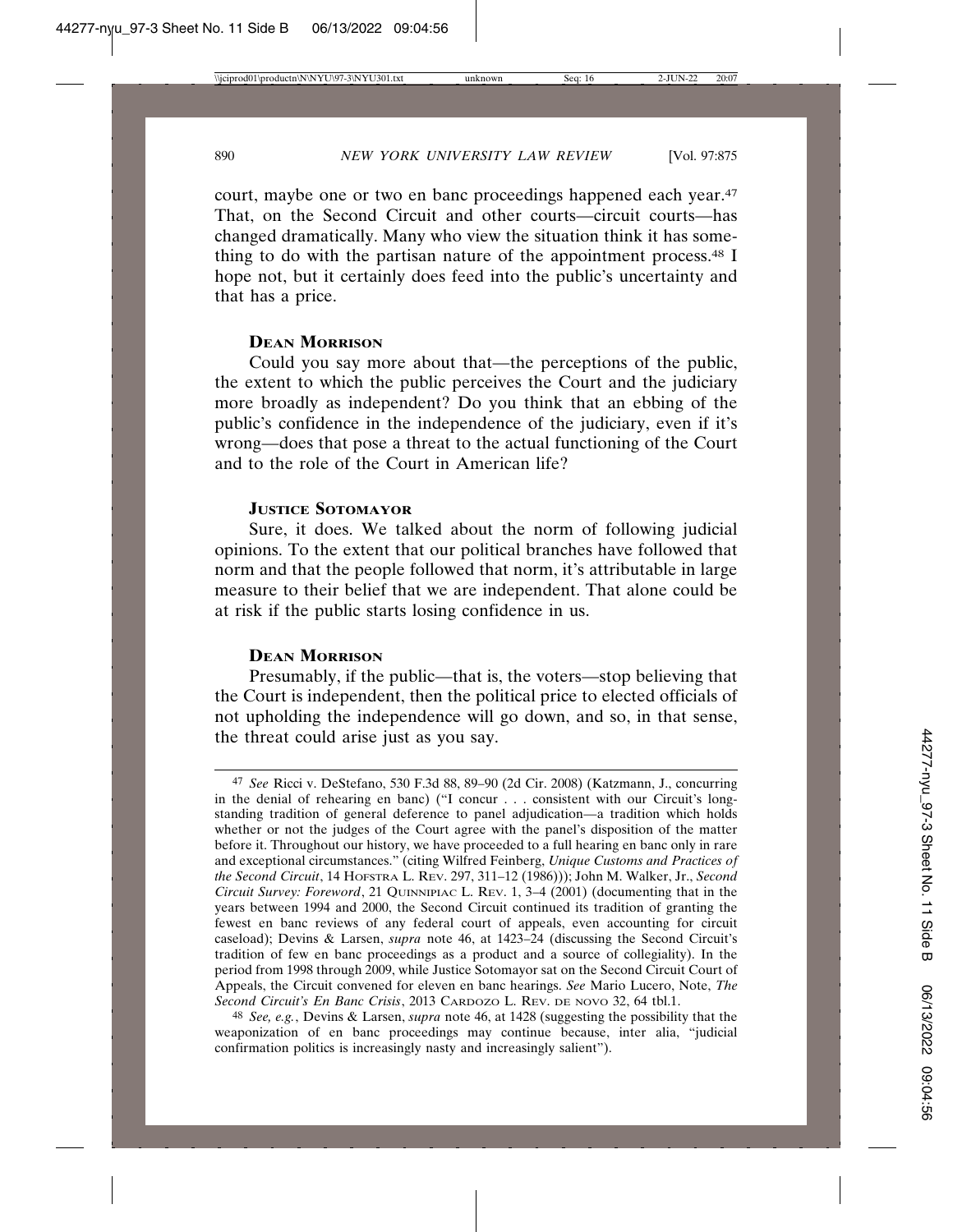# **JUSTICE SOTOMAYOR** Exactly.

# **DEAN MORRISON**

And what about the Court's power over its own independence? I don't need to tell you that the members of your Court and federal judges more broadly agree on some things and they disagree pretty deeply on others. Many espouse very different ideas about how the Constitution should be interpreted and how the present Court should relate to its precedents. Given those disagreements, do judges also tend to value judicial independence the same way, or is there deep disagreement on even that seemingly fundamental issue?

# **JUSTICE SOTOMAYOR**

Justice O'Connor once said that no judge ever perceived him or herself as interpreting law arbitrarily.49 I think every judge prides herself or himself on being bounded by the law and its legal norms. I dare say that you would never read a legal decision in which any judge says, "this is the right thing to do, period." Every legal decision is explained thoroughly, and it's explained based on well-recognized principles of interpretation and judicial norms. So I dare say that no judge, or virtually no judge, has ever questioned the essence of Bob Katzmann's view that we, as a society, prize both decisional and institutional independence50—I doubt any of us fails to value that.

We differ, however, on what best promotes judicial independence and how it affects the public's perception. For example—you alluded to this—some judges believe that following precedent gives stability to the law and protects the courts from being viewed as beholden to either the president who appointed them or to the party to which they belong.51 Others believe that getting the law right under the Constitution, unmoored to precedents they feel were erroneous, fulfills their constitutional obligation to interpret the Constitution faithfully.52 Justice Scalia and some of my current colleagues say the courts

<sup>49</sup> *See* Sandra Day O'Connor, *Judicial Accountability Must Safeguard, Not Threaten, Judicial Independence: An Introduction*, 86 DENV. U. L. REV. 1, 4 (2008) ("A fundamental value of the Rule of Law is that judicial decisions are not made arbitrarily, but through a process of reasoned decision making.").

<sup>50</sup> *See* Katzmann, *supra* note 5 and accompanying text.

<sup>51</sup> For example, Justice Powell remarked that "[s]tare decisis . . . enhances stability in the law. . . . Even in the area of personal rights, stare decisis is necessary to have a predictable set of rules on which citizens may rely in shaping their behavior." Lewis F. Powell, Jr., *Stare Decisis and Judicial Restraint*, 47 WASH. & LEE L. REV. 281, 286 (1990).

<sup>52</sup> For example, Justice Thomas has written that "if the Court encounters a decision that is demonstrably erroneous—*i.e.*, one that is not a permissible interpretation of the text the Court should correct the error, regardless of whether other factors support overruling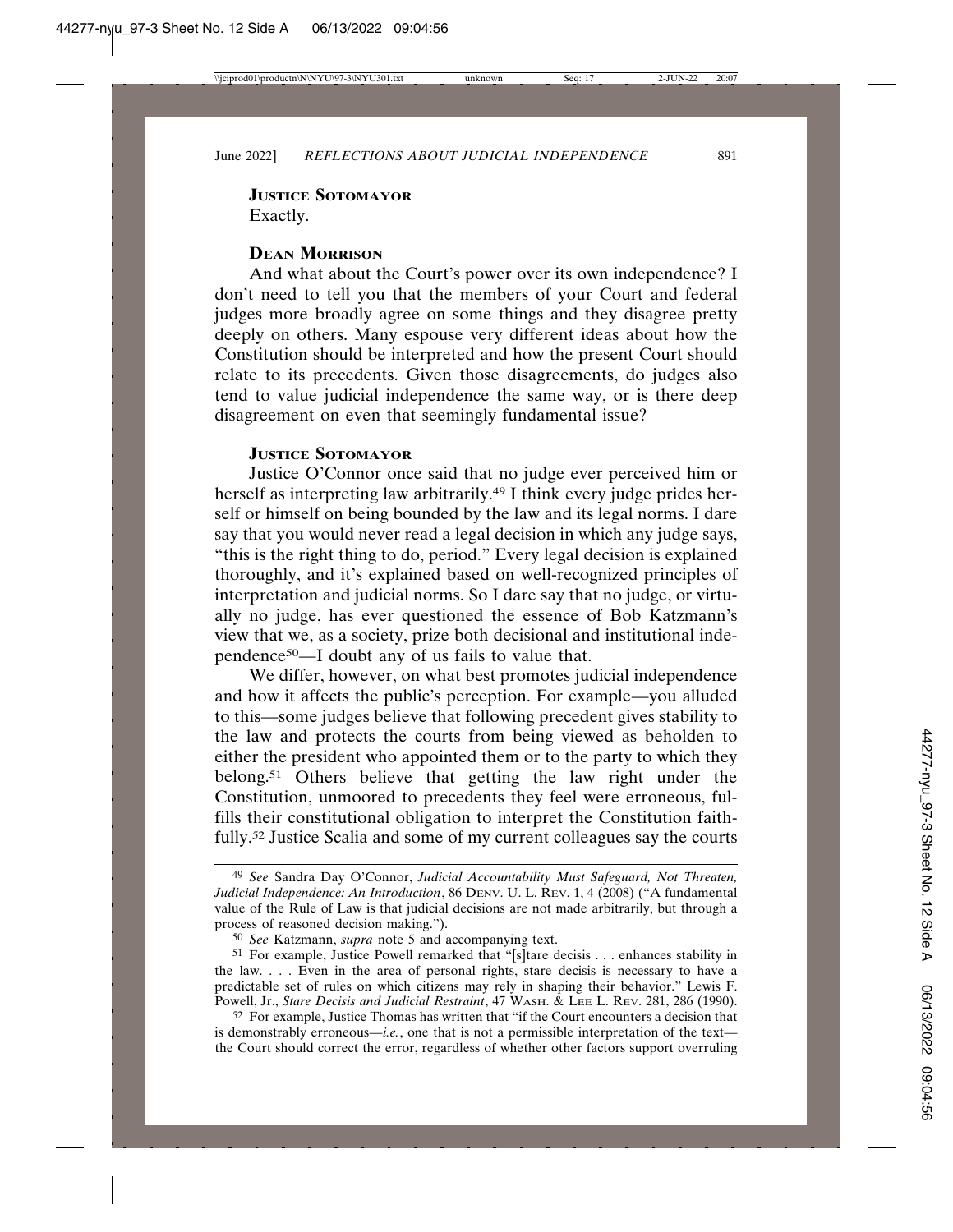staying out of social issues will best foster public views on our independence.53 Others believe that social issues often drive majoritarian laws that impinge on the rights protected by the Constitution and that courts have no alternative but to address those questions.<sup>54</sup> Now, few would claim that the Court was wrong in ruling in *Brown v. Board of Education* that segregation violated the Fourteenth Amendment of the Constitution.55 That was a social issue. Social issues are not picked by the Court, they come to the Court.

How we view the Constitution—as set out in its words, in our practices as a nation, in our precedent and what constitutional experience has taught us—typically explains how we deal with disagreement. We explain our thoughts, views, and approaches to each other in our conferences and in our writing; it is a pity that most people in the public, including elected representatives and perhaps some journalists, don't read our opinions. If they did, they might realize that outcomes they think are easy almost always present closer questions than they imagine, with pros and cons on both sides that need to be carefully evaluated. Whatever judicial philosophy or approach you adopt has potentially negative consequences, and the public should understand that before they choose a side. We need a public who will actually understand what is being argued and that doesn't concentrate only on the outcome of cases.

# **DEAN MORRISON**

I think your point here is a very important one, that sometimes disagreements among judges, between or among people, may be at the level of ends—disagreeing about ultimate goals—and sometimes they are really disagreements about means. And when it comes to judicial independence, I think you must be right that surely virtually

the precedent." Gamble v. United States, 139 S. Ct. 1960, 1984 (2019) (Thomas, J., concurring).

<sup>53</sup> *See supra* note 21 and accompanying text (summarizing Justice Scalia's view); Antonin Scalia, *Common-Law Courts in a Civil-Law System: The Role of United States Federal Courts in Interpreting the Constitution and Laws* (criticizing living constitutionalism on the ground that, in projecting current views onto the constitution, this philosophy leads people to "look for judges . . . who agree with *them* as to what the Constitution *ought* to be"), *in* A MATTER OF INTERPRETATION: FEDERAL COURTS AND THE LAW 3, 46-47 (new ed. 2018).

<sup>54</sup> *See, e.g.*, Obergefell v. Hodges, 576 U.S. 644, 676–77 (2015) (acknowledging that "the Constitution contemplates that democracy is the appropriate process for [social] change, so long as that process does not abridge fundamental rights" but stating "[t]he dynamic of our constitutional system is that individuals need not await legislative action before asserting a fundamental right" because the individual "can invoke a right to constitutional protection when he or she is harmed, even if the broader public disagrees and even if the legislature refuses to act").

<sup>55</sup> 347 U.S. 483, 493 (1954).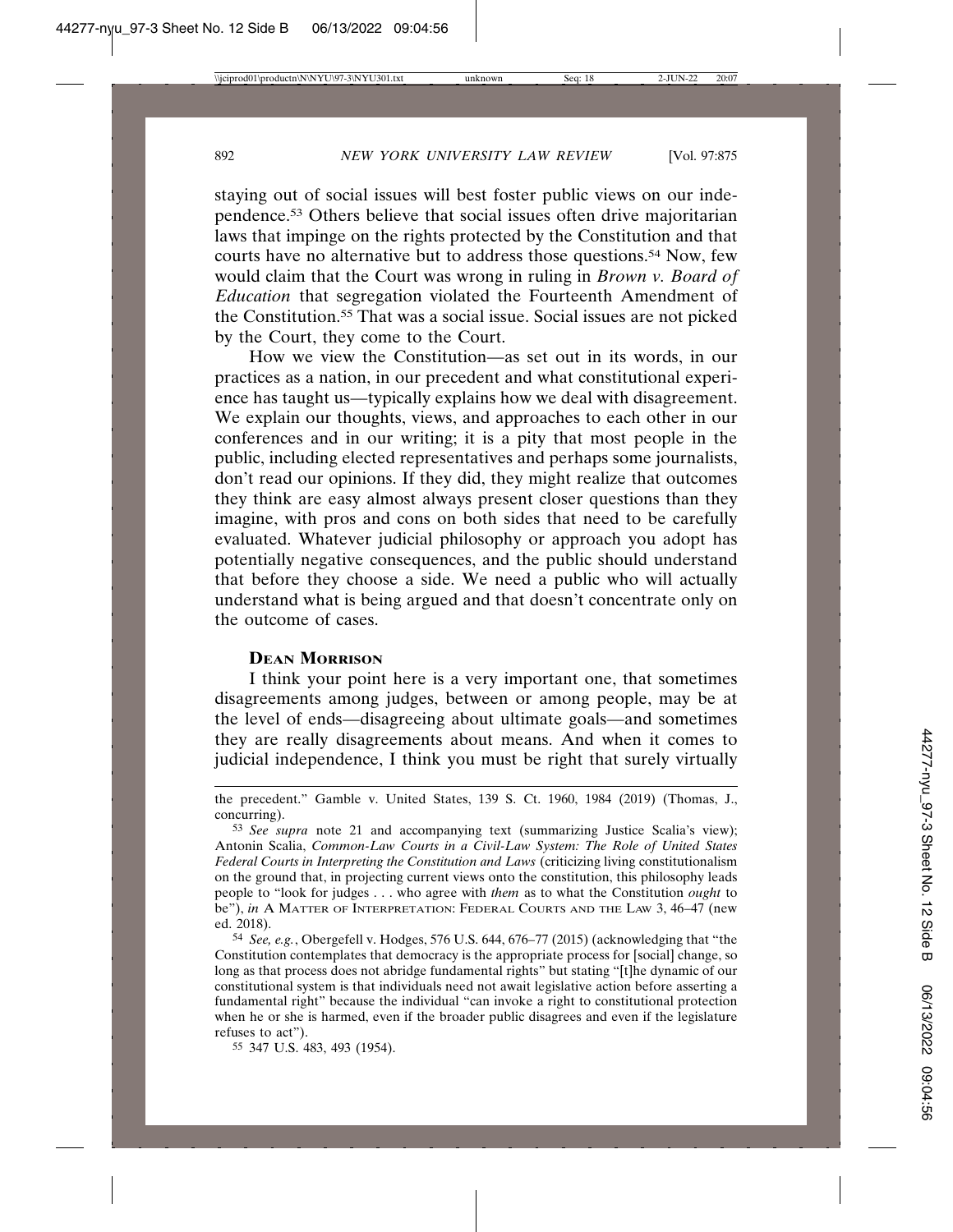all, if not literally all, judges value the independence of the judiciary and see its importance to their own work. The question is how to achieve it, and that's where we seem to get the disagreements that you mentioned.

# **JUSTICE SOTOMAYOR**

That's true, most certainly.

# **DEAN MORRISON**

Now, if we're talking about the Court's role in fostering its own independence, I suppose we could look at some doctrines that the Court has developed over time that limit the extent to which it will become involved in certain kinds of cases. I'm thinking of the political question doctrine, for example, which counsels that the Court may have formal jurisdiction in an area, but perhaps should not get involved in certain kinds of inter-branch disputes between the legislature and the executive, or in matters that are entirely left to another branch.56 Or standing doctrine, which might limit the ability of the Court to hear a case that would seem to call upon it to oversee the actions of another branch of government in ways that go beyond ordinary adjudication of cases.57 I'm not asking you to state your views pro or con on those doctrines, but do you see them as representing important ways for the Court itself to maintain independence by not getting too involved in conflicts with other branches? Or is that not how you would see them?

#### **JUSTICE SOTOMAYOR**

There's not a "yes" or "no" answer to that, Trevor. Obviously something like the political question doctrine clearly arose from a belief by the Court that there are certain political questions that should not be subject to review by the Court.58 And that motivation arose largely in questions that the Court understood it shouldn't play a role in choosing sides, that that had to be something that would be done by the two other—elected—branches. Other doctrines, and all of these doctrines are in fact created by the Court, doctrines that narrow the cases that courts will hear—are in part driven by the Constitution's command that we should only decide actual cases and

<sup>56</sup> *See generally* FALLON, JR. ET AL., *supra* note 13, at 237–66 (discussing the political question doctrine).

<sup>57</sup> *See id.* at 101–95 (discussing standing doctrine).

<sup>58</sup> *See* Baker v. Carr, 369 U.S. 186, 211–26 (1962) (discussing several circumstances under which political questions may be unsuitable for judicial review).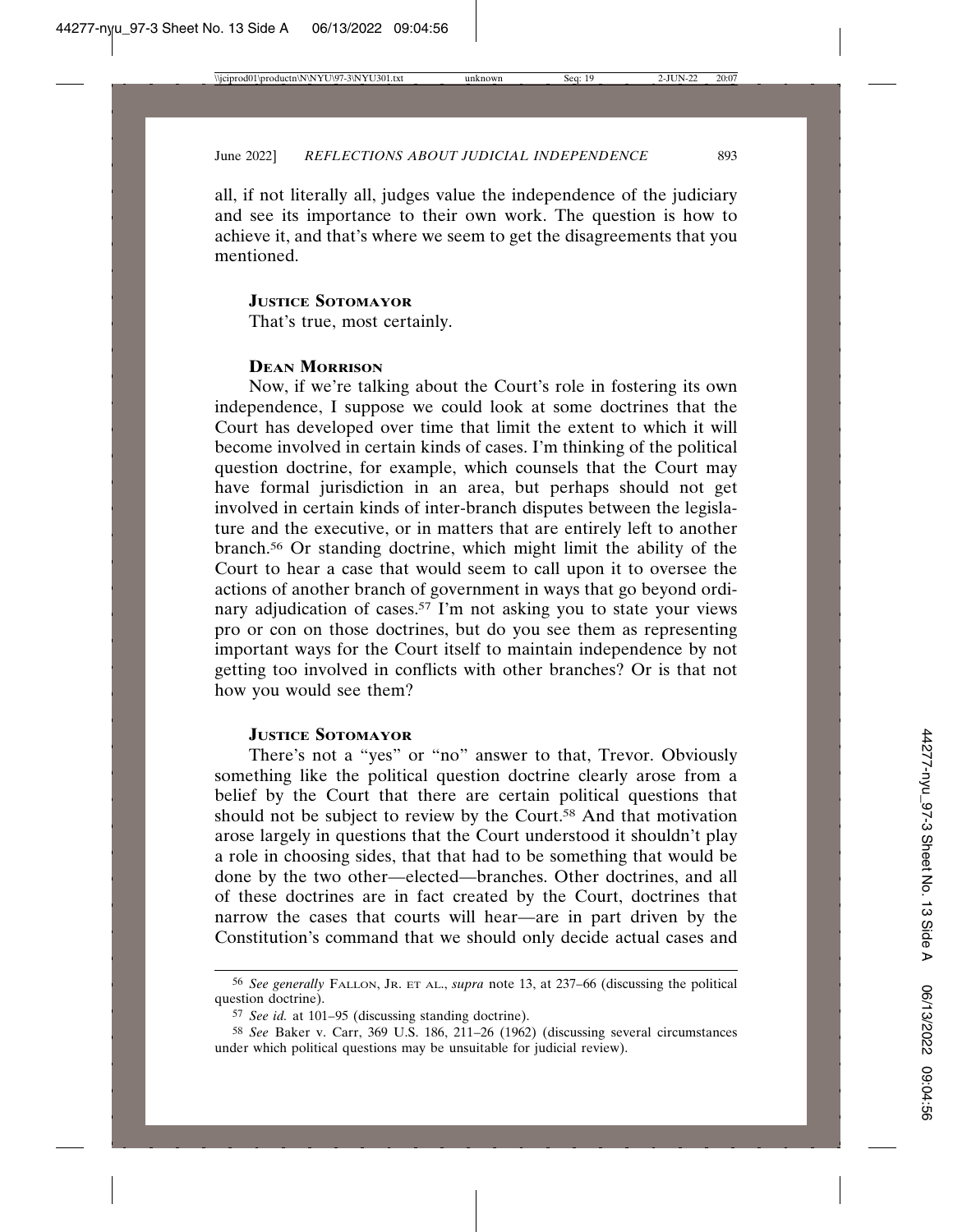controversies.59 But each time the Court recognizes a doctrine, it has to be very careful to strike a balance because if it goes too far one way or too far in another, for example, in telling too many people that they don't have standing to bring their inflicted harm to judicial review, the public is going to stop thinking that the courts are there to protect them in any way. And so there is a cost when we go too far in judicially creating exceptions to our ability to hear cases. And so there is a danger in us proceeding down a path where the balance is not properly struck—or acknowledged, I should say.

# **DEAN MORRISON**

Now, let's put these last two topics together—what the Court can do about its own independence and the particular concerns around political polarization. I think I heard you earlier say that with respect to political polarization and the current moment and the continued health of some of the key elements of our constitutional republic, including judicial independence, we may be in or near a crisis moment, but I don't want to put those words in your mouth. I wonder if you would agree with that characterization, and if you do, what can be done either by the Court or by other actors to protect against a deepening of that crisis, if you see it as a crisis?

# **JUSTICE SOTOMAYOR**

Big question; long answer, not a simple one. Yes, I have concerns that we might be in crisis. As norms in the nomination process are broken, as more senators, congressional representatives, governors, mayors, local politicians, and the media question the legitimacy of the Court, many of them heap scorn on the Court and its claim to be nonpartisan. The threat is unprecedented and greater than any time in our history. I am, like my colleague Stephen Breyer, an optimist who believes in the great experiment that our country is, and that we will endure.60 Yet as Benjamin Franklin said, when asked what type of

<sup>59</sup> *See* U.S. CONST. art. III, § 2; *see also* Lujan v. Defenders of Wildlife, 504 U.S. 555, 560 (1992) ("[T]he core component of standing is an essential and unchanging part of the case-or-controversy requirement of Article III.").

<sup>60</sup> *See Read Justice Breyer's Remarks on Retiring and His Hope in the American 'Experiment*,*'* NPR (Jan. 27, 2022, 2:47 PM), https://www.npr.org/2022/01/27/1076162088/ read-stephen-breyer-retirement-supreme-court [https://perma.cc/97ZM-3WSS] ("It's an experiment that's still going on. . . . [Y]ou know who will see whether that experiment works? . . . It's us, but it's you. It's that next generation and the one after that. . . . They'll determine whether the experiment still works. . . . I am an optimist, and I'm pretty sure it will.").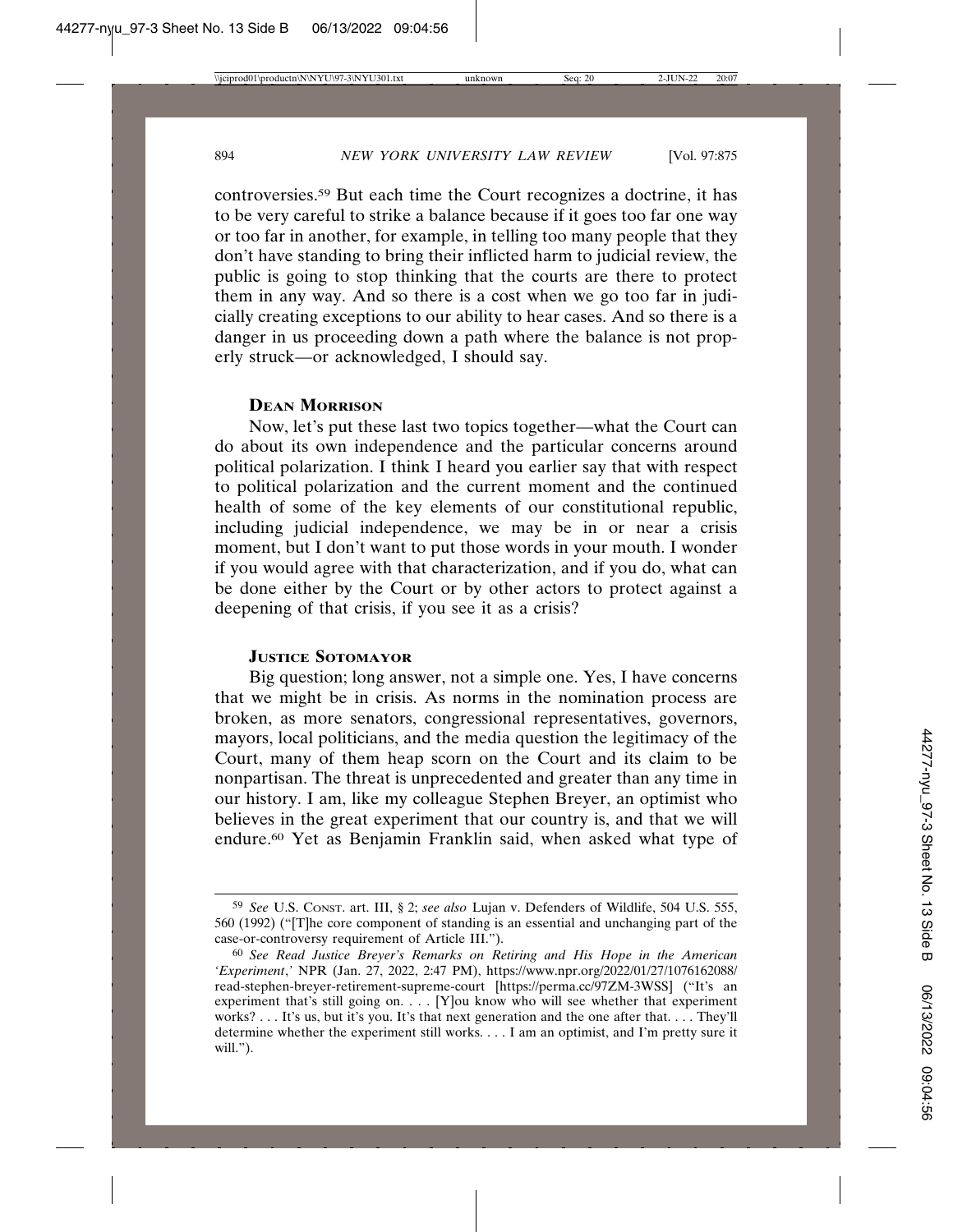government the constitutional convention had forged, he responded by saying: "A republic . . . if you can keep it."61

For our republic to endure, we need public education focused on understanding both our system of government and what makes it work, what its limits are, and the checks and balances of our tripartite equal branches of government. Whether appointed by Republican or Democratic presidents, many Justices have emphasized the importance of civic education and supporting judicial independence. Justice Sandra Day O'Connor, appointed by President Reagan, founded iCivics, which teaches students about civic education, and aimed at revitalizing civic education in our schools.62 I now sit on the board of that organization, and I was appointed by President Obama. Justice Neil Gorsuch, a President Trump appointee, and I have spoken frequently together on a lot of different occasions on the importance of civic education and participation.63

We need the public to hold its elected officials accountable in respecting the judiciary and its work; we can only do it if the public understands the importance of our independence to the survival of the nation. It is strange indeed that virtually every media account today announces a Supreme Court decision by noting the Justices' votes according to the political party that appointed them.64 Few media accounts report on the nuances of thinking that often divide the judges appointed by presidents of the same party or that lead in some cases to unexpected alliances between judges appointed by presidents of different parties. We all have a civic responsibility to avoid rhetoric

<sup>61</sup> *Papers of Dr. James McHenry on the Federal Convention of 1787*, 11 AM. HIST. REV. 595, 618 (1906).

<sup>62</sup> *See Who We Are*, ICIVICS, https://www.icivics.org/who-we-are [https://perma.cc/ L4KK-6C9P].

<sup>63</sup> *See, e.g.*, *Civics as a National Security Imperative: A Conversation with U.S. Supreme Court Justices Sonia Sotomayor and Neil M. Gorsuch*, CTR. FOR STRATEGIC & INT'L STUDIES (Apr. 14, 2021), https://www.csis.org/events/civics-national-security-imperativeconversation-us-supreme-court-justices-sonia-sotomayor [https://perma.cc/7WV9-X7XN]; Tom McParland, *Gorsuch, Sotomayor Boost 2nd Circuit Efforts to Engage Communities, Revive Civic Education*, N.Y.L.J. (Oct. 31, 2019, 5:44 PM), https://www.law.com/ newyorklawjournal/2019/10/31/gorsuch-sotomayor-boost-2nd-circuit-efforts-to-engagecommunities-revive-civic-education [https://perma.cc/DL9K-DLVY]; *Civics Lessons: Justices Sonia Sotomayor, Neil Gorsuch on Promoting Education in Citizenship*, CBS NEWS (Nov. 4, 2018, 9:09 AM), https://www.cbsnews.com/news/supreme-court-justicessonia-sotomayor-and-neil-gorsuch-promote-civics-education [https://perma.cc/M323- NQ6G].

<sup>64</sup> *See, e.g.*, Adam Liptak, *Supreme Court Restores Alabama Voting Map that a Court Said Hurt Black Voters*, N.Y. TIMES (Feb. 7, 2022), https://www.nytimes.com/2022/02/07/us/ politics/supreme-court-alabama-redistricting-congressional-map.html [https://perma.cc/ DLJ2-BWNJ] (noting that in *Merrill v. Milligan*, 142 S. Ct. 879 (2022) (mem.), "[t]he vote was 5 to 4, with Chief Justice John G. Roberts Jr. joining the court's three liberal members in dissent").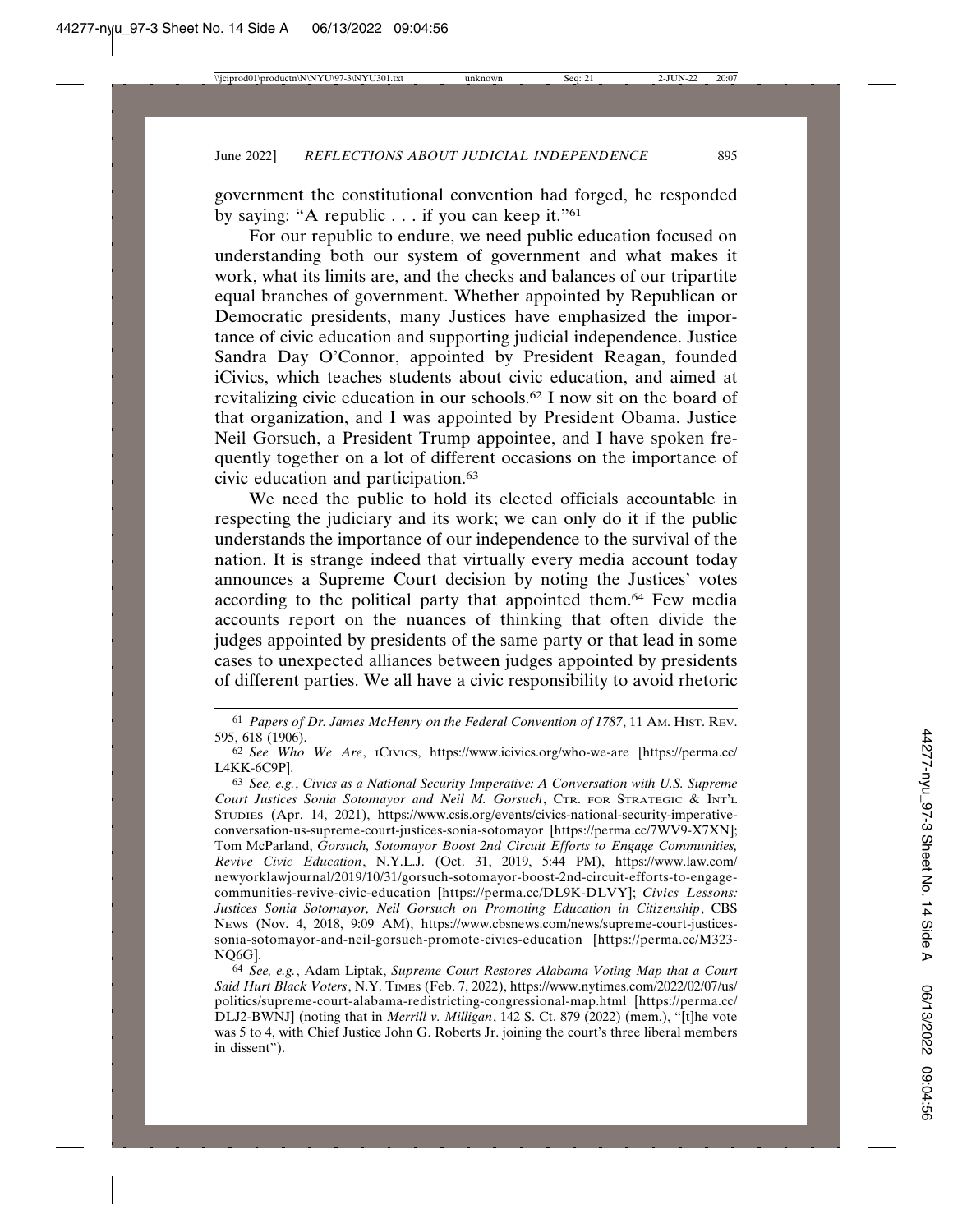to inflame people against each other in our institutions, and we must engage in serious, thoughtful conversations about what works and may work better in our judiciary. That's why Bob chose this topic, because he believed in that so much—as I do.

Now, what can the Court itself do to safeguard its independence? Every judge knows that one of the most important ways we have of protecting our independence is by writing careful and thorough opinions explaining our decisions. Even though I believe it is true that most people do not read our opinions, setting forth our interpretations and what supports them can be used by others, authorized to seek change, to change the law if they disagree with us. Congress or the public, if they believe we got it wrong, can work a change in our interpretations of laws, maybe not of the Constitution, but certainly of laws. It happened with the Lilly Ledbetter Fair Pay Act, following Justice Ruth Bader Ginsburg's dissent in *Ledbetter v. Goodyear Tire Rubber Company*. 65 For those in the public watching who don't understand that case, the Court ruled that Lilly Ledbetter, who had been paid a differential salary for years only because of her sex—she was equally qualified to everyone else—wasn't permitted to recover damages by the Court because it viewed a statute of limitations as limiting her recovery.66 Obviously the public understood that finding out that you're paid less than others can sometimes take a very long time and you shouldn't be precluded completely from recovering what you fairly worked for. And hence the Fair Pay Act legislation.<sup>67</sup>

Further, the clarity of our arguments can affect the thinking of future generations of judges. Justice Harlan's dissent in *Plessy v. Ferguson* condemning segregation as violating the Fourteenth Amendment won the day over fifty years later in *Brown v. Board of Education*. 68

But judges also must always be sensitive to the public's perception of their interactions with public officials and their representatives.

<sup>65</sup> 550 U.S. 618, 661 (2007), *overturned due to legislative action* (Jan. 29, 2009) (Ginsburg, J., dissenting) ("Once again, the ball is in Congress' court. As in 1991, the Legislature may act to correct this Court's parsimonious reading of Title VII."); Lilly Ledbetter Fair Pay Act of 2009, Pub. L. No. 111-2, 123 Stat. 5 (codified as amended in scattered sections of 29 and 42 U.S.C.).

<sup>66</sup> *See id.* at 621–22, 642–43.

<sup>67</sup> *See supra* note 65 and accompanying text.

<sup>68</sup> *See* Plessy v. Ferguson, 163 U.S. 537, 554 (1896) (Harlan, J., dissenting) ("In respect of civil rights, common to all citizens, the Constitution of the United States does not, I think, permit any public authority to know the race of those entitled to be protected in the enjoyment of such rights."); Brown v. Bd. of Educ., 347 U.S. 483, 493 (1954) (finding that "segregation of children in public schools solely on the basis of race, even though the physical facilities and other 'tangible' factors may be equal" violates the Equal Protection Clause of the Fourteenth Amendment).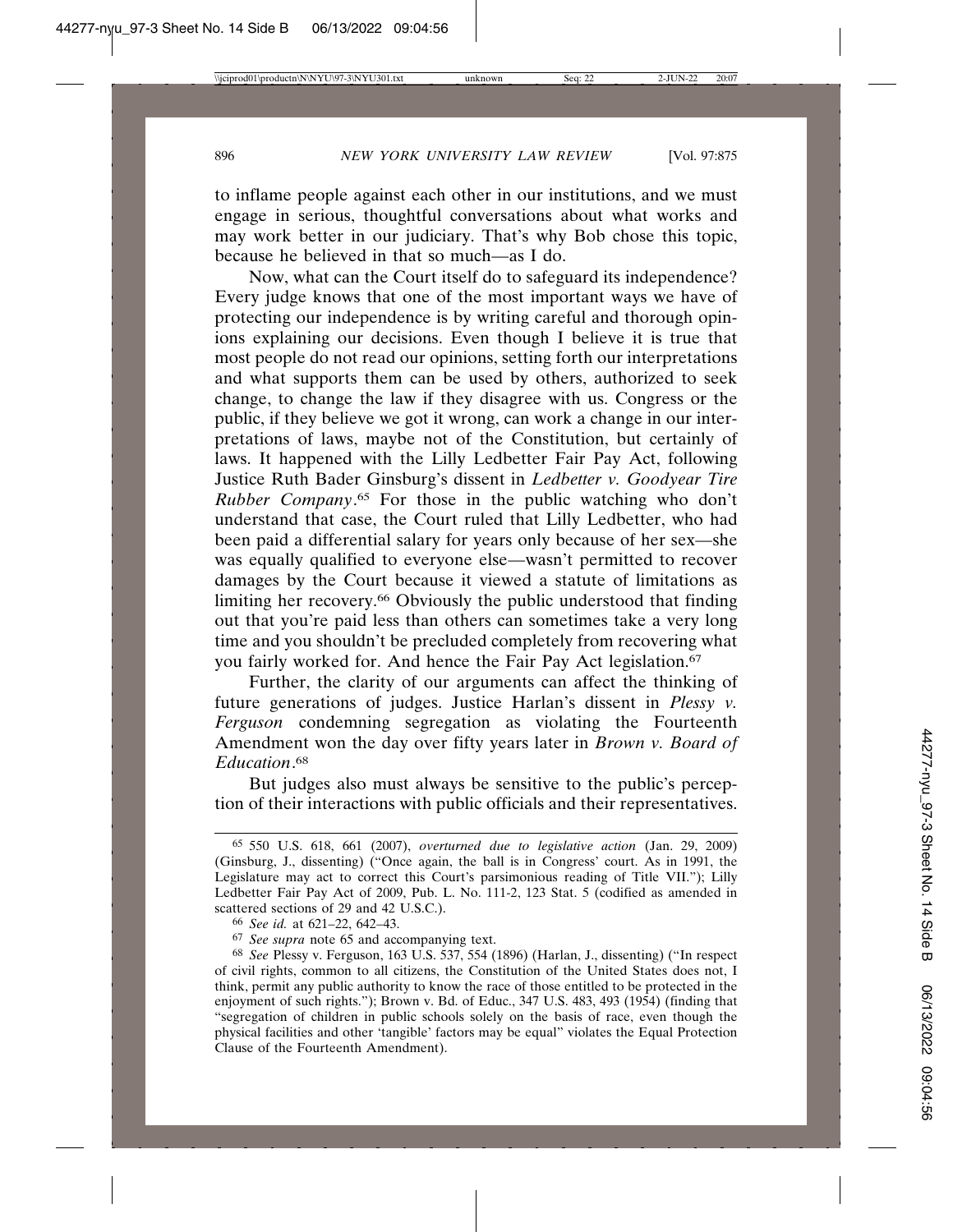Most appointed judges have friends and people they know in the political arenas. Ending relationships is not required, but care by judges in ensuring that contacts do not give the impression of undue influence. We must also be sensitive to not prejudging cases in speeches. We have a wonderful vehicle—our opinions—to set forth our judicial views. Speeches on legal issues, if not done carefully, can give the appearance of undue influence by groups we choose to give speeches to. We need to be careful.

But if I can tell you what I think is the most important aspect of what judges can do to support judicial independence, it's to keep open minds. The history of the Court has been filled with Justices changing their doctrinal views over time. Harry Blackmun once said: "I suspect that when one goes on the Supreme Court of the United States his constitutional philosophy is not fully developed . . . . And if one didn't grow and develop down there I would be disappointed in that person as a Justice."69 And it would have been disappointing to him if a Justice over time in his work did not grow and change. Now, Justice Blackmun was appointed by Richard Nixon and was viewed as a Republican conservative at the time of his appointment.70 He was called the "Minnesota Twin" to Justice Burger, with whom he was friends. Justice Blackmun voted consistently to uphold death penalty laws in the 1970s after his appointment, but by the 1990s came to believe that the death penalty as administered was unconstitutional a big shift.71 Justice Stevens also was appointed by a Republican, President Ford. He had written opinions as a court of appeals judge challenging the existence of substantive due process—he didn't think it existed.72 In a speech he later gave at Fordham University that I attended in the 2000s, he explained why he had changed his mind and had come to believe that substantive due process was inherent in the

<sup>69</sup> Theodore W. Ruger, *Justice Harry Blackmun and the Phenomenon of Judicial Preference Change*, 70 MO. L. REV. 1209, 1212 (2005).

<sup>70</sup> *See id.* at 1209 ("From the moment of his nomination by President Nixon in 1970, Harry A. Blackmun attracted a bevy of predictive characterizations . . . . Contemporary court-watchers described the new Justice as 'consistently . . . on the conservative side of the issues,' a jurisprudential twin of Chief Justice Warren Burger . . . ." (quoting Nathan Lewin, *There Is No Mistaking the Swing of the Pendulum*, N.Y. TIMES, June 27, 1971 (§ 4), at 8)).

<sup>71</sup> *See* Ruger, *supra* note 69, at 1214–15 (describing Justice Blackmun's evolving judicial position on the death penalty over the course of his time on the Court).

<sup>72</sup> *See* John Paul Stevens, *Learning on the Job*, 74 FORDHAM L. REV. 1561, 1561 (2006) ("When I became a federal judge in 1970, I thought that the text of the Due Process Clause defined the limits of its coverage. A literal reading of that text provides procedural safeguards, but has no substantive conduct."); Jeffries v. Turkey Run Consol. Sch. Dist., 492 F.2d 1, 4 (7th Cir. 1974) (Stevens, J.) ("Certainly the constitutional right to 'substantive' due process is no greater than the right to procedural due process.").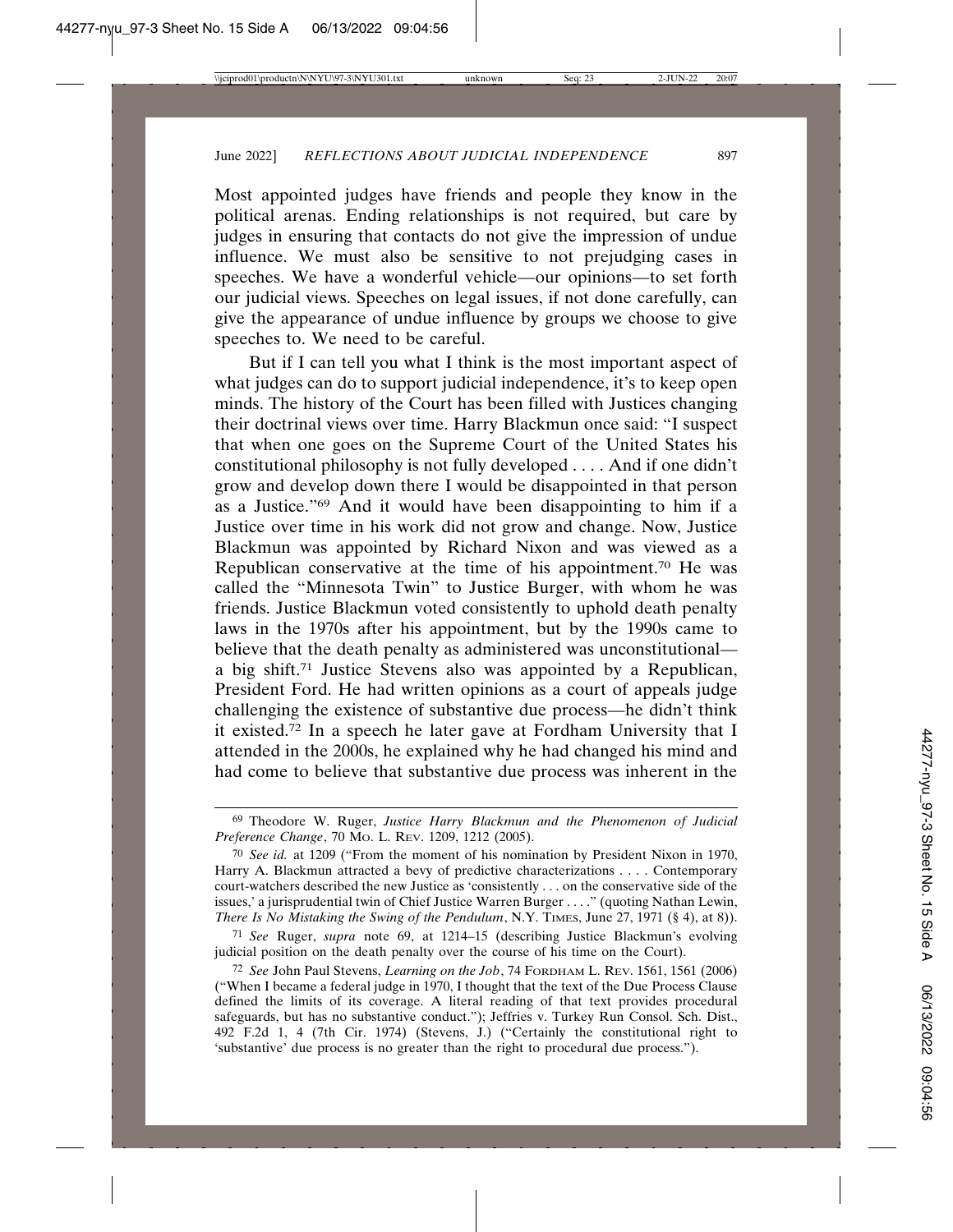constitutional structure—another huge change.73 For me, most importantly, I think each judge on every court has to remember that we have an obligation to keep open minds that are willing to change with time and experience. If we don't show it, people will believe, perhaps wrongly, that we are just political creatures and not independent judges.

One of the judicial attributes that the public over our history has come to appreciate is that Justices have never voted consistently with the views of presidents or parties that appointed them. So, for example, Justice McReynolds was appointed by a Democrat, Woodrow Wilson, but he became one of the so-called "Four Horsemen" that voted against nearly all of President Roosevelt's New Deal legislation. Another Justice who frequently voted with the Four Horsemen, Justice Owen Roberts, switched votes to uphold minimum wage legislation, and it is said that he thereby helped to defeat President Roosevelt's court-packing plan.74 Yes, consistency is critical to civility and law, and the public's perception of judicial fidelity to law and not to outside influence is critical. Yet, I believe the public appreciates the fact that individual Justices' views may grow and develop over their time on the Court in a way that reflects an honest change of opinion.

We have institutional setups now that might affect how willing or disposed judges are to change. The emphasis to pick nominees with extensive writings and publicly expressed views on precedent of the Court can be viewed by the public as ways to control a judge from changing his or her mind, and it can also stifle the growth of a judge. Similarly, we now have organizations whose membership center around judicial philosophies, and to the extent that those organizations supply the friends and employment support for judicial nominees who think in the same way, that too is likely to make growth more difficult and the public's perception of independence less sure. I hope, however, as our prior Justices understood, that views should

<sup>73</sup> *See* Stevens, *supra* note 72, at 1561–62 (describing his evolving view on substantive due process and remarking that "I know that I, like most of my colleagues, have continued to participate in a learning process while serving on the bench").

<sup>74</sup> *See* Barry Cushman, *Inside the "Constitutional Revolution" of 1937*, 2016 SUP. CT. REV. 367, 370 ("In the June 1936 decision in *New York ex rel. Morehead v. Tipaldo* [sic], Justice Roberts voted . . . to strike down New York's minimum wage law for women . . . . [The next year] in *West Coast Hotel Co. v. Parrish*, by contrast, Roberts . . . [voted] to uphold Washington state's minimum-wage law for women." (first citing Morehead v. New York *ex rel.* Tipaldo, 298 U.S. 587 (1936); and then citing West Coast Hotel Co. v. Parrish, 300 U.S. 379 (1937))); Michael Nelson, *The President and the Court: Reinterpreting the Court-Packing Episode of 1937*, 103 POL. SCI. Q. 267, 267, 291 (1988) (noting that the vote switch by Justice Roberts constituted "the switch in time that saved nine").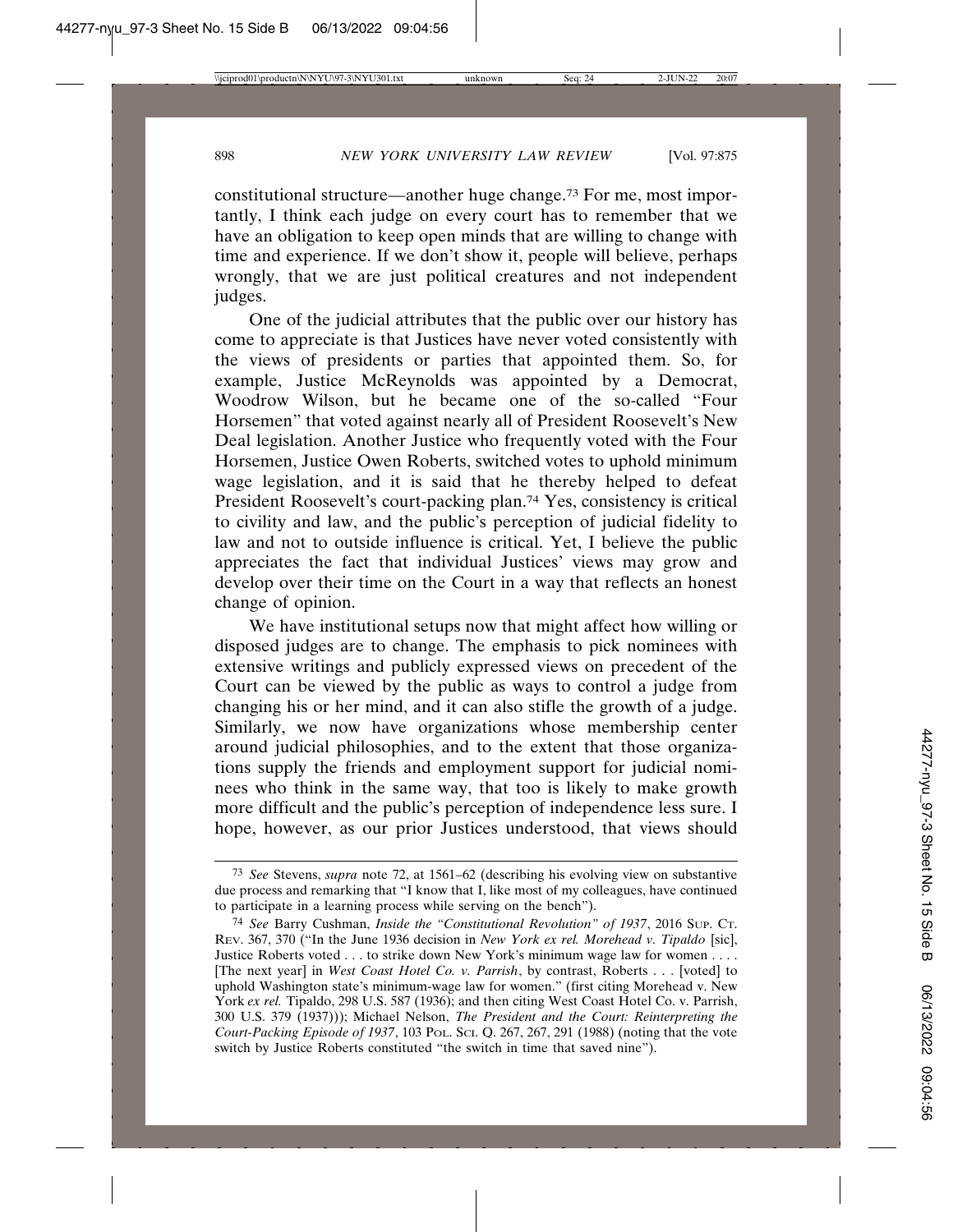change in light of the way the law developed and created tensions with other constitutional principles; that we as Justices will continue to grow and will protect the public's belief that we are truly independent, even from our own previously fixed views.75

I think personally that every litigant who comes into a courtroom has a dream that their arguments will change a judge's mind. If we destroy that dream, I think we've destroyed an important part of people's faith in the judiciary.

# **DEAN MORRISON**

That's really powerfully put—that judicial independence includes a measure of independence from your own prior self.

#### **JUSTICE SOTOMAYOR**

Exactly.

# **DEAN MORRISON**

We have just a few minutes left Justice, and if you'll permit me, I wanted to put in front of you a couple of critiques of judicial independence. One such critique, to put it directly and perhaps impolitely, is that the Court does not deserve the independence that you and I have been talking about. Some have suggested that the independence and indeed even the authority of the Court is worth preserving only to the extent that the Court functions effectively in protecting groups that are most likely to be marginalized by majoritarian democracy, what the Supreme Court in the famous *Carolene Products* case called "discrete and insular minorities."76 These critics say that protecting such groups is the Court's key function, and they argue that the Court's independence is worth preserving if, but only if, the Court is effective in protecting those who would be most vulnerable to oppression by majoritarian institutions.77 To what extent has the Court over time earned its independence by living up to that role? Or, I suppose to put

<sup>75</sup> *See supra* notes 69–74 and accompanying text.

<sup>76</sup> United States v. Carolene Prods. Co., 304 U.S. 144, 152 n.4 (1938) (suggesting the possibility that "prejudice against discrete and insular minorities may be a special condition, which tends seriously to curtail the operation of those political processes ordinarily to be relied upon to protect minorities, and which may call for a correspondingly more searching judicial inquiry").

<sup>77</sup> *See, e.g.*, Nikolas Bowie, *Antidemocracy*, 135 HARV. L. REV. 160, 202 (2021) (arguing that "[t]o the extent the Supreme Court is insulated from majoritarian values, the Court could be in a strong institutional position to police 'prejudice against discrete and insular minorities'" but that "as a matter of historical practice, there is little evidence that the Supreme Court's review of federal legislation has facilitated democracy" (emphasis omitted) (quoting *Carolene Prods.*, 304 U.S. at 152 n.4)).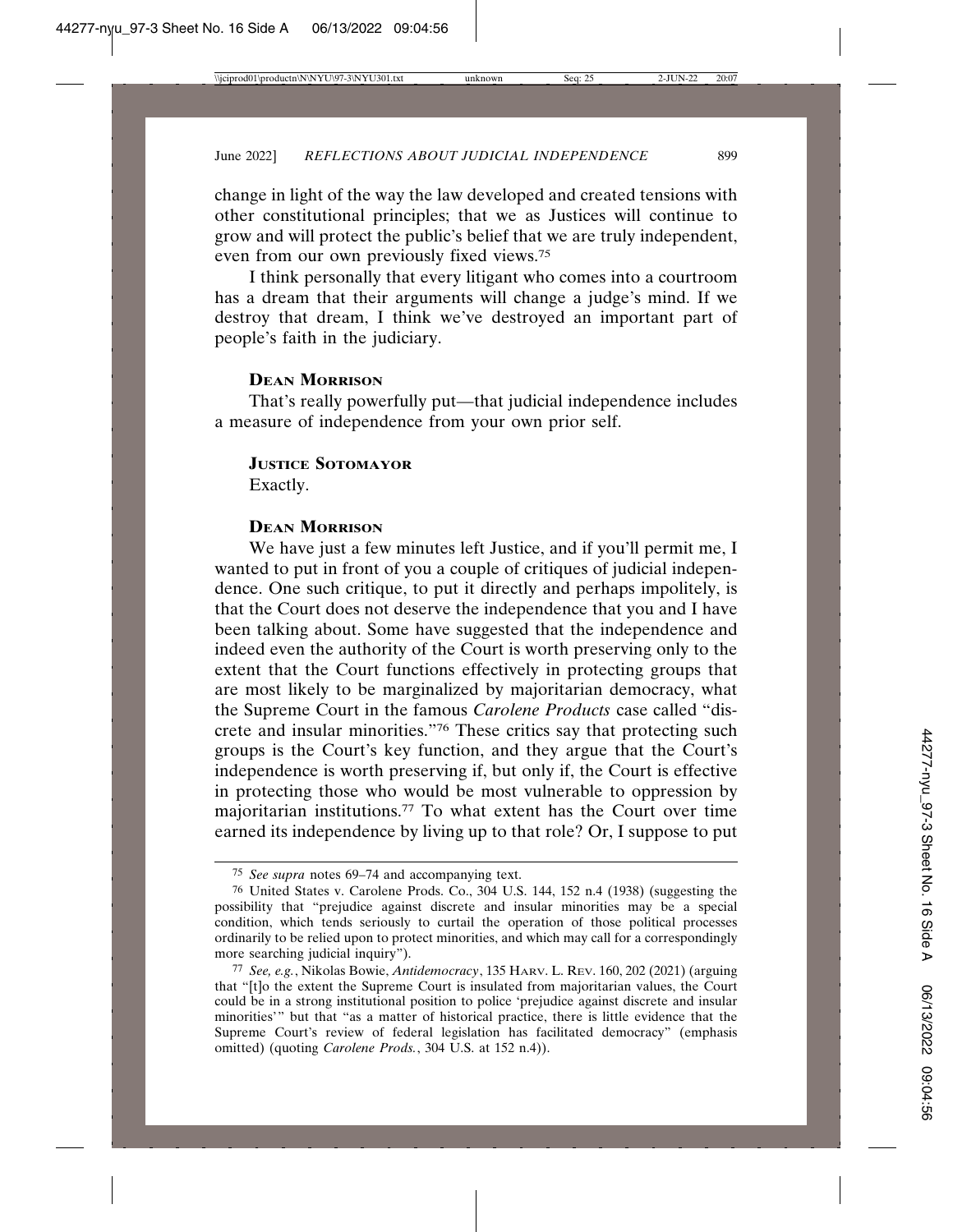it another way, what actually is the capacity of the Court to protect the most vulnerable in our society?

# **JUSTICE SOTOMAYOR**

Trevor, that is such a huge question because you do have to understand the Court's history, and maybe in answering I have to go back to what I said earlier. Every actor in our society has a role and that role not only includes supporting the judiciary, but supporting the people of our country. I understand where the critics come from, because the Court—perhaps except in *Brown v. Board of Education*—generally has been behind in time in viewing changes that protect people. So if you think of the right to vote, it wasn't recognized for women until there was a constitutional amendment.78 And the Court was way behind the Congress passing Title VII and Title IX to protect racial minorities and then women from discrimination in the 1960s and 1970s.79 Our cases didn't fully protect women and their right to participate in our society until Justice Ruth Bader Ginsburg. It wasn't until the 1990s, after Justice Ruth Bader Ginsburg had joined the Court, that the Court's equal protection doctrine protecting women from gender-based discrimination became fully developed and that was in *VMI*, the Virginia military school case.<sup>80</sup> So, for a long time the Court didn't act to protect women.

Now, there are many who say that the Court led the society, from where the society was at the time, in reaching integration—that most of our country wasn't prepared to accept *Brown*. 81 And in fact, Stephen Breyer has pointed out that it took us almost thirteen years later to reach laws that prohibited people of different races from marrying, and he says some of that hesitation in the Court was probably recognition that the country was in strife about racial integration and that the Court had to proceed somewhat more slowly than perhaps we should have.<sup>82</sup> But there have been some academics who have said that this issue was one of the Court's creation. We are the ones who

<sup>78</sup> *See* U.S. CONST. amend. XIX.

<sup>79</sup> Civil Rights Act of 1964, Pub. L. No. 88-352, tit. VII, 78 Stat. 241, 253–66; Education Amendments of 1972, Pub. L. No. 92-318, tit. IX, 86 Stat. 235, 373–75.

<sup>80</sup> *See* United States v. Virginia, 518 U.S. 515 (1996).

<sup>81</sup> *See* O'Connor, *supra* note 49, at 3 (describing *Brown* as a "compelling example" of when "[j]udges are called upon to stand firm against both the tide of public opinion and the power of the legislative and executive branches" and noting further how "[t]he case provoked a firestorm of criticism in much of the country").

<sup>82</sup> *See* STEPHEN BREYER, THE AUTHORITY OF THE COURT AND THE PERIL OF POLITICS 60 (2021) ("The thirteen-year delay between *Brown* and *Loving*, a calculated part of the Court's enforcement strategy, reflected its views about the state of public opinion." (discussing *Brown v. Bd. of Educ.*, 347 U.S. 483 (1954), and *Loving v. Virginia*, 388 U.S. 1  $(1967)$ ).